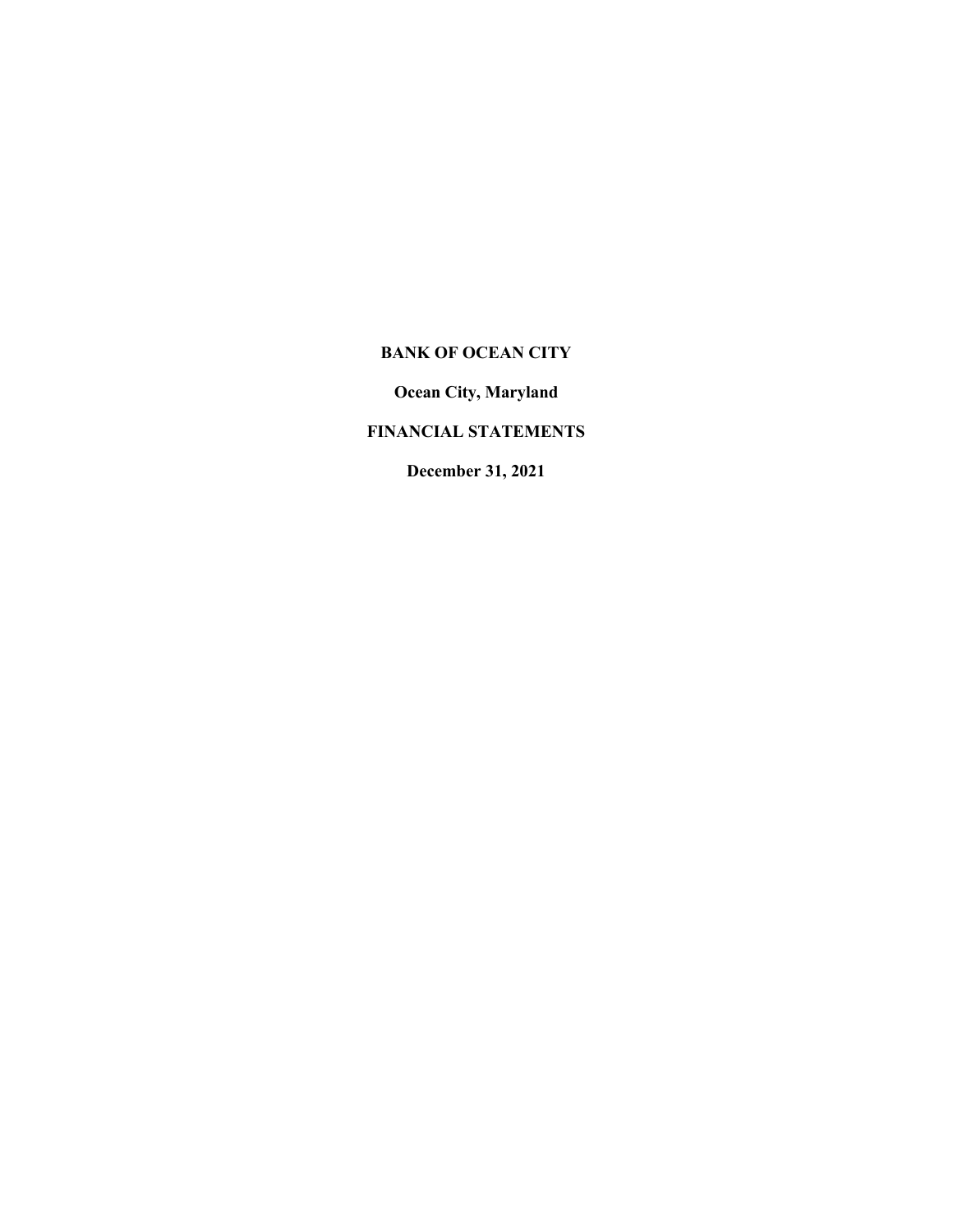# **C O N T E N T S**

**Page**

| INDEPENDENT AUDITOR'S REPORT | 1 and 2 |
|------------------------------|---------|
| FINANCIAL STATEMENTS         |         |
| Balance sheets               |         |
| Stotomants of income         |         |

| Statements of income                          |          |
|-----------------------------------------------|----------|
| Statements of comprehensive income            |          |
| Statements of changes in stockholders' equity | 6        |
| Statements of cash flows                      | $7 - 8$  |
| Notes to financial statements                 | $9 - 32$ |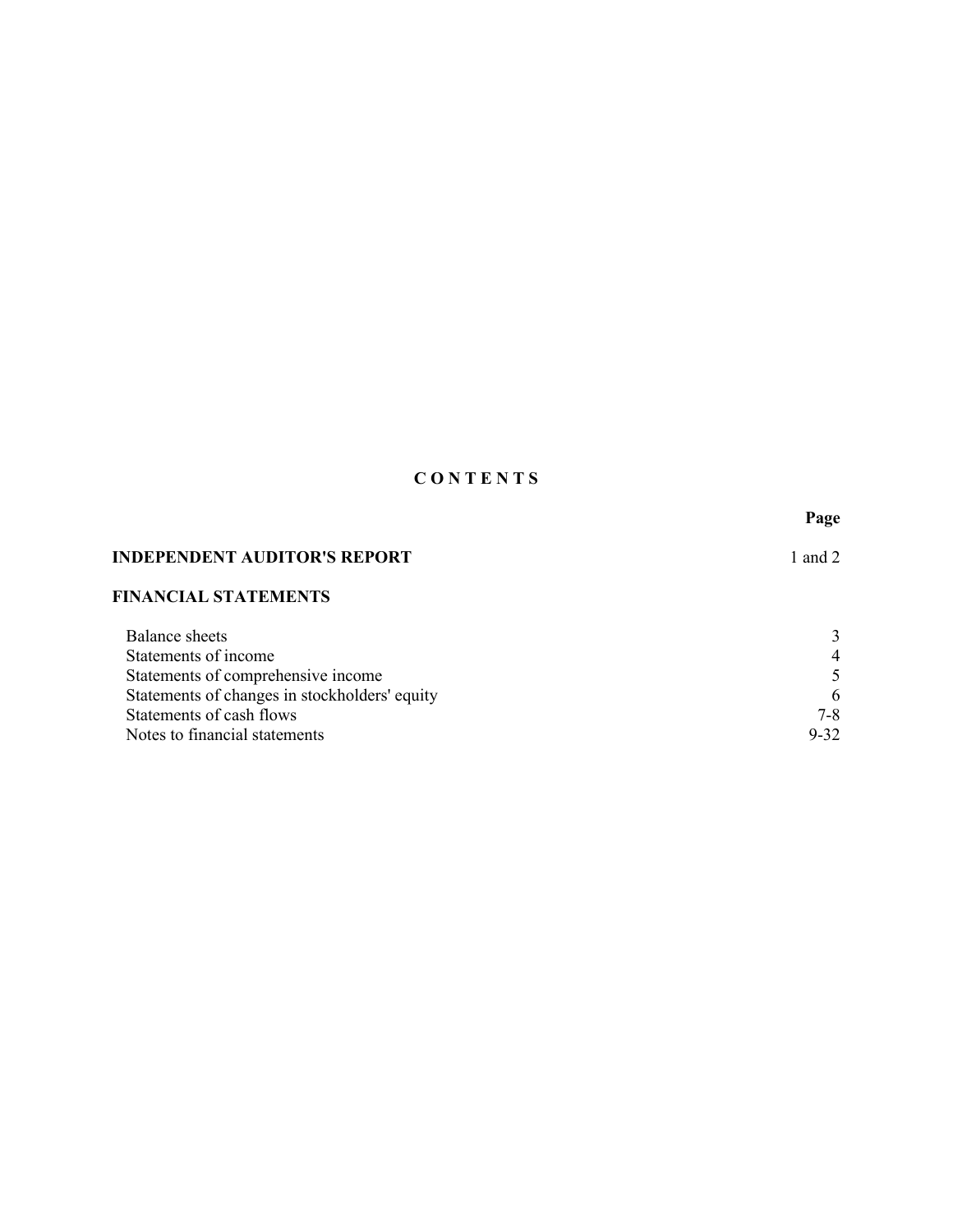

443.725.5074 8100 Sandpiper Circle Suite 308 Baltimore, MD 21236

YHBcpa.com



# **INDEPENDENT AUDITOR'S REPORT**

The Board of Directors and Stockholders Bank of Ocean City Ocean City, Maryland

## **Opinion**

We have audited the financial statements of Bank of Ocean City, which comprise the balance sheet as of December 31, 2021, and the related statements of income, comprehensive income, changes in stockholders' equity, and cash flows for the year then ended, and the related notes to the financial statements.

In our opinion, the accompanying financial statements present fairly, in all material respects, the financial position of Bank of Ocean City as of December 31, 2021, and the results of its operations and its cash flows for the year then ended in accordance with accounting principles generally accepted in the United States of America.

### **Basis for Opinion**

We conducted our audit in accordance with auditing standards generally accepted in the United States of America (GAAS). Our responsibilities under those standards are further described in the Auditor's Responsibilities for the Audit of the Financial Statements section of our report. We are required to be independent of Bank of Ocean City and to meet our other ethical responsibilities, in accordance with the relevant ethical requirements relating to our audit. We believe that the audit evidence we have obtained is sufficient and appropriate to provide a basis for our audit opinion.

## **Responsibilities of Management for the Financial Statements**

Management is responsible for the preparation and fair presentation of the financial statements in accordance with accounting principles generally accepted in the United States of America, and for the design, implementation, and maintenance of internal control relevant to the preparation and fair presentation of financial statements that are free from material misstatement, whether due to fraud or error.

In preparing the financial statements, management is required to evaluate whether there are conditions or events, considered in the aggregate, that raise substantial doubt about Bank of Ocean City's ability to continue as a going concern within one year after the date that the financial statements are available to be issued.

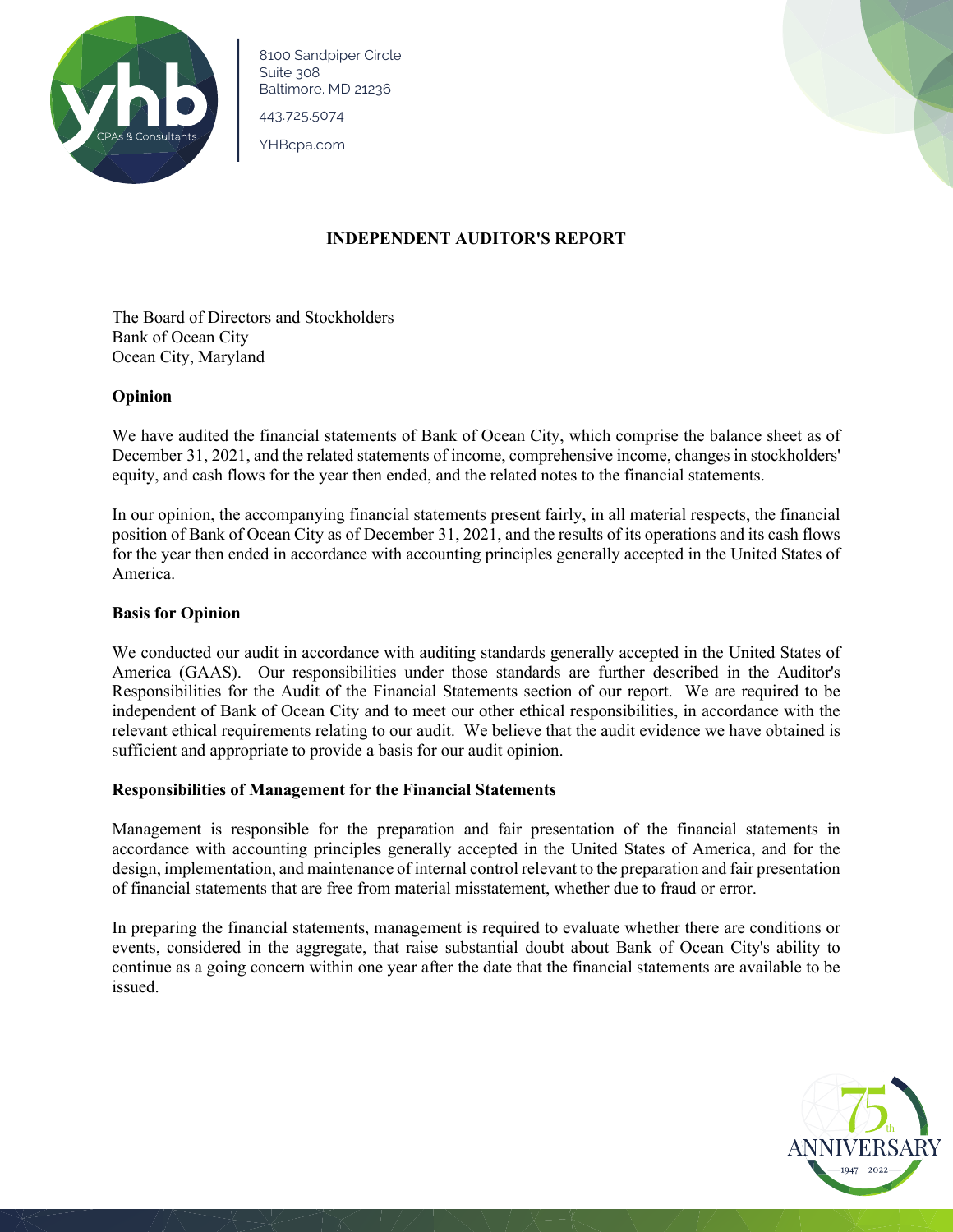## **Auditors' Responsibilities for the Audit of the Financial Statements**

Our objectives are to obtain reasonable assurance about whether the financial statements as a whole are free from material misstatement, whether due to fraud or error, and to issue an auditor's report that includes our opinion. Reasonable assurance is a high level of assurance but is not absolute assurance and therefore is not a guarantee that an audit conducted in accordance with GAAS will always detect a material misstatement when it exists. The risk of not detecting a material misstatement resulting from fraud is higher than for one resulting from error, as fraud may involve collusion, forgery, intentional omissions, misrepresentations, or the override of internal control. Misstatements are considered material if, individually or in the aggregate, they could reasonably be expected to influence the economic decisions of users made on the basis of these financial statements.

In performing an audit in accordance with GAAS, we:

- Exercise professional judgement and maintain professional skepticism throughout the audit.
- Identify and assess the risks of material misstatement of the financial statements, whether due to fraud or error, and design and perform audit procedures responsive to those risks. Such procedures include examining, on a test basis, evidence regarding the amounts and disclosures in the financial statements.
- Obtain an understanding of internal control relevant to the audit in order to design audit procedures that are appropriate in the circumstances, but not for the purpose of expressing an opinion on the effectiveness of Bank of Ocean City's internal control. Accordingly, no such opinion is expressed.
- Evaluate the appropriateness of accounting policies used and the reasonableness of significant accounting estimates made by management, as well as evaluate the overall presentation of the financial statements.
- Conclude whether, in our judgement, there are conditions or events, considered in the aggregate, that raise substantial doubt about Bank of Ocean City's ability to continue as a going concern for a reasonable period of time.

We are required to communicate with those charged with governance regarding, among other matters, the planned scope and timing of the audit, significant audit findings, and certain internal control-related matters that we identified during the audit.

#### **Prior Period Financial Statements**

The financial statements of Bank of Ocean City as of and for the years ended December 31, 2020 and 2019, were audited by other auditors, whose report dated February 26, 2021, expressed an unmodified opinion on those statements.

Yount, Hyde EBarbour, P.C.

Baltimore, Maryland April 4, 2022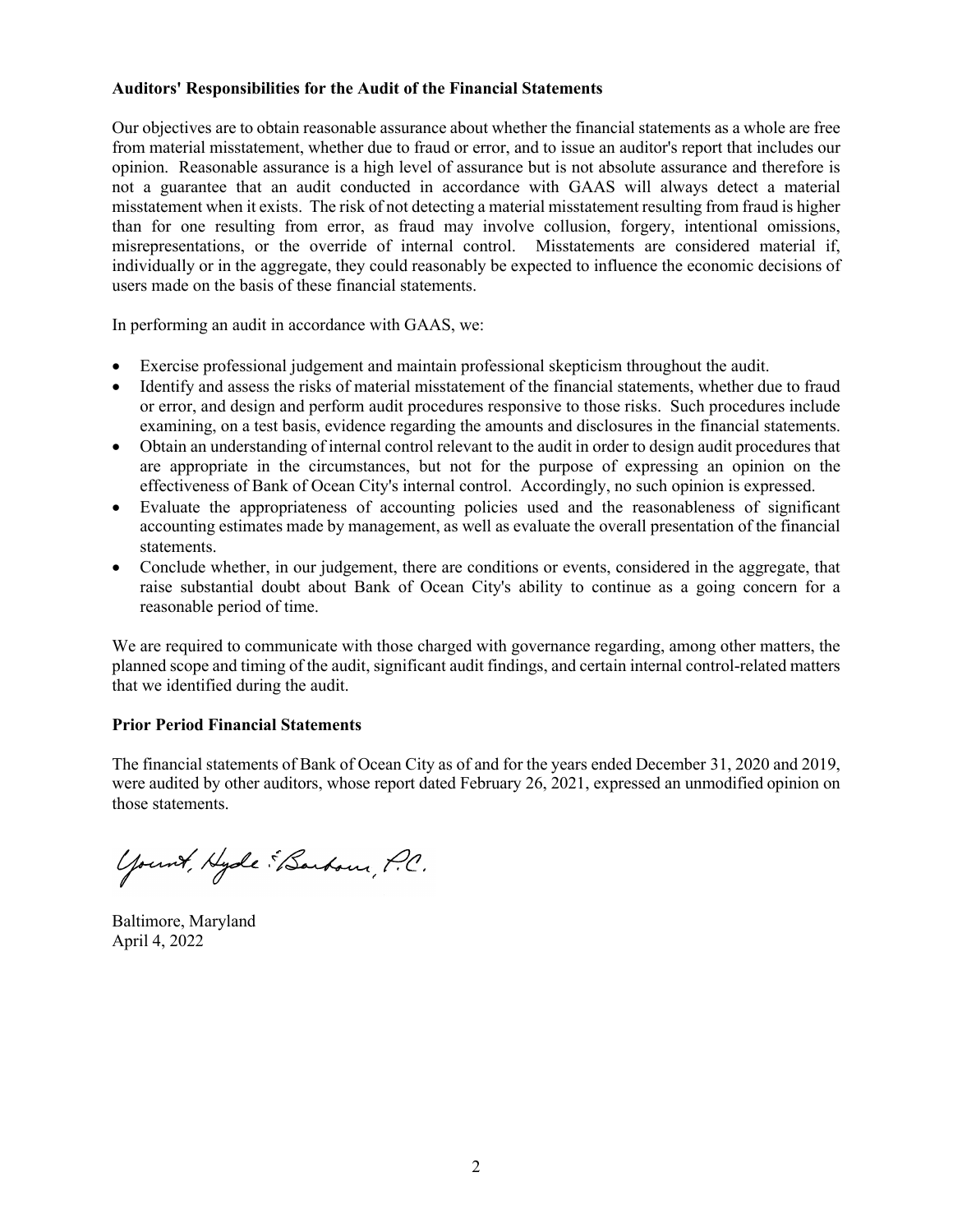# **Balance Sheets**

December 31, 2021, 2020, and 2019

| <b>Assets</b>                                                                                                                                  |                 |                 |                 |
|------------------------------------------------------------------------------------------------------------------------------------------------|-----------------|-----------------|-----------------|
|                                                                                                                                                | 2021            | 2020            | 2019            |
| Cash and due from banks                                                                                                                        | 7,015,723<br>S. | 7,100,185<br>\$ | 7,187,711<br>\$ |
| Interest-bearing deposits                                                                                                                      | 158,573,700     | 116,031,227     | 33, 371, 324    |
| Federal funds sold                                                                                                                             | 17,120,365      | 12,132,881      | 5,497,677       |
| Cash and cash equivalents                                                                                                                      | 182,709,788     | 135,264,293     | 46,056,712      |
| Certificates of deposit in other financial institutions                                                                                        | 3,227,627       | 4,206,695       | 4,190,000       |
| Restricted stock at cost                                                                                                                       | 307,300         | 386,100         | 362,800         |
| Investment securities available for sale                                                                                                       | 18,398,538      | 7,141,450       | 22,834,939      |
| Investment securities held to maturity (approximate<br>fair value of \$101,830,939, \$49,585,094,                                              |                 |                 |                 |
| and \$24,584,088)                                                                                                                              | 102,647,809     | 48,732,500      | 23,865,754      |
| Loans, less allowance for loan losses of \$2,414,292                                                                                           |                 |                 |                 |
| \$2,520,205, and \$2,071,813                                                                                                                   | 299,807,280     | 288,617,243     | 255, 161, 295   |
| Premises and equipment                                                                                                                         | 8,588,639       | 7,621,072       | 7,711,780       |
| Bank owned life insurance                                                                                                                      | 7,039,201       |                 |                 |
| Accrued interest receivable                                                                                                                    | 1,155,334       | 1,149,671       | 905,347         |
| Deferred income taxes                                                                                                                          | 597,887         | 478,280         | 244,225         |
| Prepaid income taxes                                                                                                                           | 57,342          | 35,164          | 18,399          |
| Other assets                                                                                                                                   | 1,028,790       | 926,602         | 949,870         |
|                                                                                                                                                | \$625,565,535   | \$494,559,070   | \$362,301,121   |
| <b>Liabilities and Stockholders' Equity</b>                                                                                                    |                 |                 |                 |
| <b>Liabilities</b>                                                                                                                             |                 |                 |                 |
| Deposits                                                                                                                                       |                 |                 |                 |
| Noninterest-bearing                                                                                                                            | \$206,230,798   | \$167,407,733   | \$109,529,494   |
| Interest-bearing                                                                                                                               | 369,010,622     | 281,850,360     | 211,378,542     |
| Total deposits                                                                                                                                 | 575,241,420     | 449,258,093     | 320,908,036     |
| Accrued interest payable                                                                                                                       | 36,510          | 49,033          | 66,479          |
| Dividend payable                                                                                                                               | 530,837         | 525,307         | 500,360         |
| Deferred compensation payable                                                                                                                  | 531,649         | 582,253         | 629,559         |
| Other liabilities                                                                                                                              | 471,741         | 427,751         | 463,029         |
|                                                                                                                                                | 576,812,157     | 450,842,437     | 322, 567, 463   |
| Stockholders' equity                                                                                                                           |                 |                 |                 |
| Common stock, par value \$1 per share; authorized<br>2,000,000 shares; issued and outstanding<br>552,955 shares at December 31, 2021 and 2020, |                 |                 |                 |
| and 555,955 shares at December 31, 2019                                                                                                        | 552,955         | 552,955         | 555,955         |
| Surplus                                                                                                                                        | 9,489,755       | 9,489,755       | 9,702,755       |
| Undivided profits                                                                                                                              | 39,126,177      | 33,676,784      | 29,119,480      |
| Accumulated other comprehensive income (loss)                                                                                                  | (415,509)       | (2,861)         | 355,468         |
|                                                                                                                                                | 48,753,378      | 43,716,633      | 39,733,658      |
|                                                                                                                                                |                 |                 |                 |
|                                                                                                                                                | \$625,565,535   | \$494,559,070   | \$362,301,121   |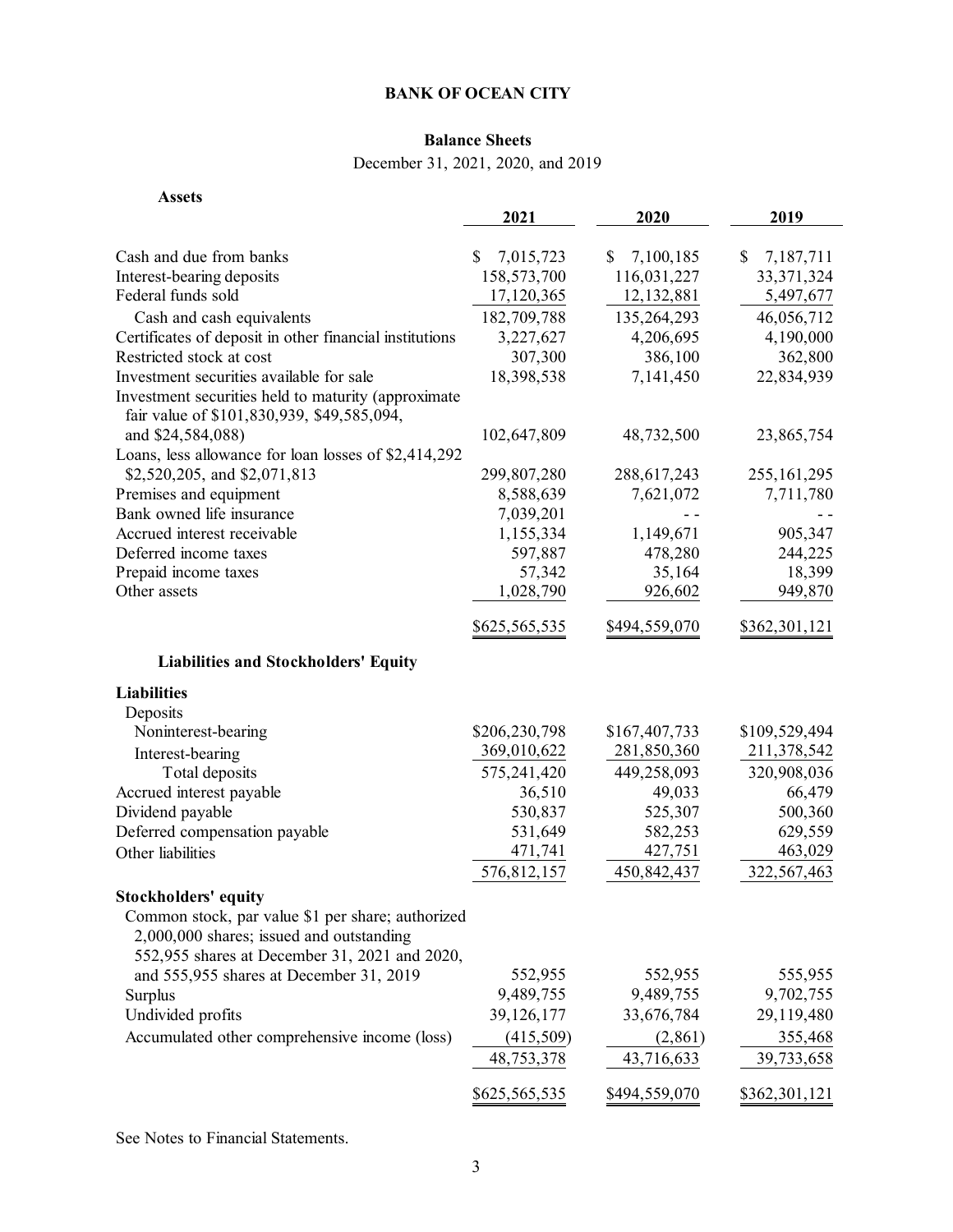## **Statements of Income**

For the Years Ended December 31, 2021, 2020, and 2019

|                                                  | 2021            | 2020            | 2019            |
|--------------------------------------------------|-----------------|-----------------|-----------------|
| Interest and dividend revenue                    |                 |                 |                 |
| Loans, including fees                            | \$14,772,882    | \$13,798,410    | \$12,632,819    |
| U.S. government agency securities                | 543,811         | 390,990         | 596,011         |
| U.S. Treasury securities                         | 92,497          | 64,375          | 52,653          |
| State and municipal securities                   | 167,475         | 91,425          | 56,899          |
| Federal funds sold and interest-bearing deposits | 302,636         | 320,018         | 831,152         |
| Mortgage-backed securities                       | 304,852         | 137,585         | 597,274         |
| Equity securities                                | 10,782          | 15,737          | 19,756          |
| Total interest and dividend revenue              | 16, 194, 935    | 14,818,540      | 14,786,564      |
| <b>Interest expense</b>                          |                 |                 |                 |
| Deposits                                         | 1,671,588       | 1,881,795       | 1,641,766       |
| Borrowed funds                                   |                 |                 | 3,449           |
| Total interest expense                           | 1,671,588       | 1,881,795       | 1,645,215       |
| Net interest income                              | 14,523,347      | 12,936,745      | 13, 141, 349    |
| <b>Provision for loan losses</b>                 | (125,700)       | 394,635         | 18,750          |
| Net interest income after provision for          |                 |                 |                 |
| loan losses                                      | 14,649,047      | 12,542,110      | 13,122,599      |
| Noninterest revenue                              |                 |                 |                 |
| Service charges on deposit accounts              | 288,040         | 320,211         | 487,349         |
| Card services                                    | 437,896         | 344,700         | 334,353         |
| Loss on disposition of premises and equipment    |                 |                 | (71, 778)       |
| Gain on sale of investment securities            |                 | 710,955         |                 |
| Other revenue                                    | 307,486         | 212,129         | 240,057         |
| Total noninterest revenue                        | 1,033,422       | 1,587,995       | 989,981         |
| <b>Noninterest expenses</b>                      |                 |                 |                 |
| Salaries                                         | 3,277,038       | 3,218,154       | 3,236,008       |
| Employee benefits                                | 865,660         | 843,185         | 741,040         |
| Occupancy                                        | 451,126         | 420,830         | 434,532         |
| Furniture and equipment                          | 208,961         | 214,430         | 248,432         |
| Data processing                                  | 974,515         | 877,921         | 799,998         |
| Other operating                                  | 1,578,854       | 1,368,058       | 1,293,793       |
| Total noninterest expenses                       | 7,356,154       | 6,942,578       | 6,753,803       |
| Income before income taxes                       | 8,326,315       | 7,187,527       | 7,358,777       |
| Income taxes                                     | 2,124,903       | 1,883,734       | 1,910,984       |
| Net income                                       | 6,201,412<br>\$ | 5,303,793<br>\$ | 5,447,793<br>\$ |
| Earnings per common share                        | \$<br>3.74      | \$<br>3.20      | \$<br>3.26      |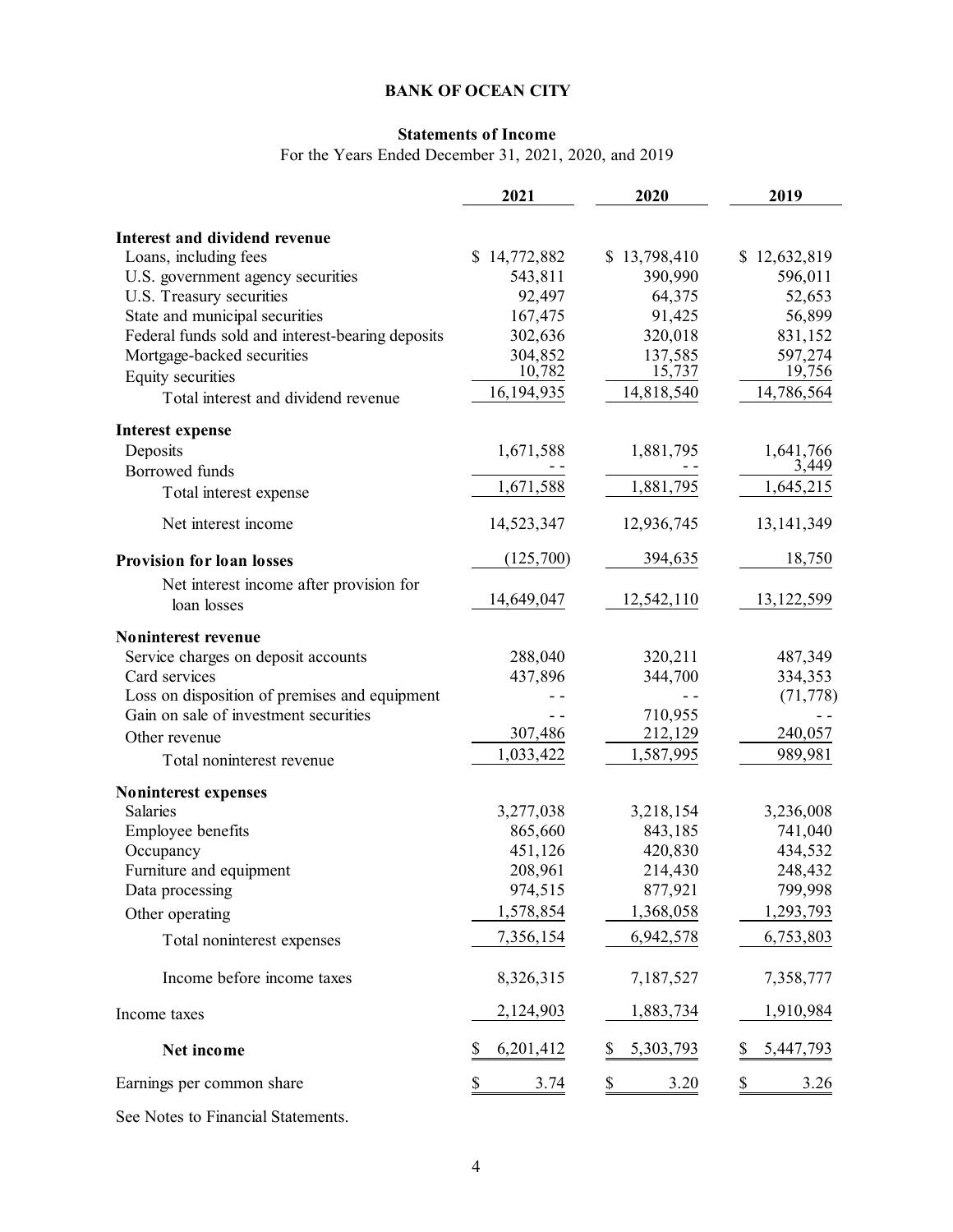## **Statements of Comprehensive Income**

For the Years Ended December 31, 2021, 2020, and 2019

|                                                                       | 2021       | 2020       | 2019       |  |
|-----------------------------------------------------------------------|------------|------------|------------|--|
| Net income                                                            | 6,201,412  | 5,303,793  | 5,447,793  |  |
| Other comprehensive income (loss)                                     |            |            |            |  |
| Unrealized gain (loss) on investment securities<br>available for sale | (569, 307) | 59,764     | 590,025    |  |
| Reclassification of (gain) loss on sale of                            |            |            |            |  |
| investment securities available for sale                              |            | (554, 130) |            |  |
| Income tax relating to unrealized (gain) loss on                      |            |            |            |  |
| investment securities available for sale                              | 156,659    | 136,037    | (163, 810) |  |
| Other comprehensive income (loss)                                     | (412, 648) | (358, 329) | 426,215    |  |
| Total comprehensive income                                            | 5,788,764  | 4,945,464  | 5,874,008  |  |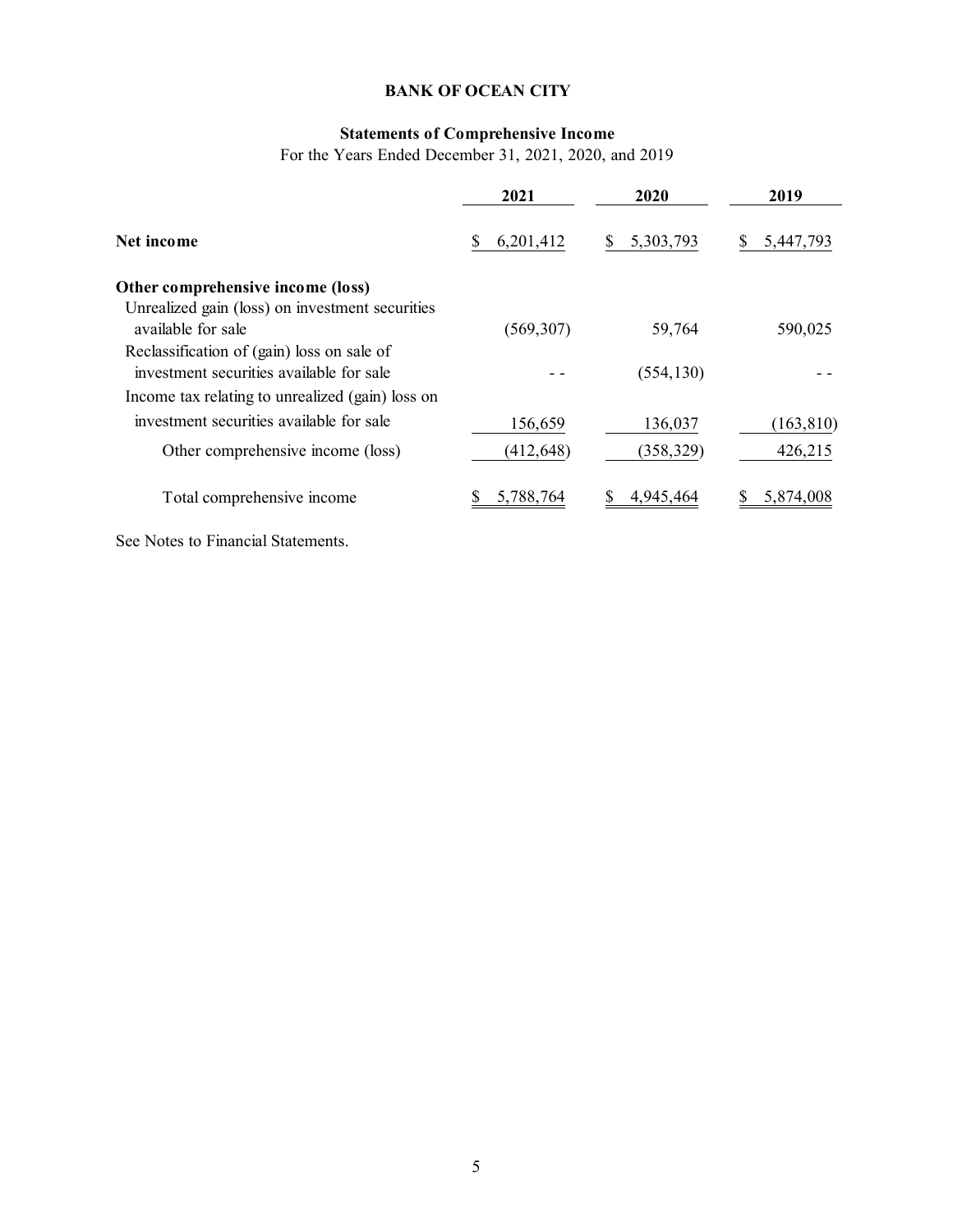# **Statements of Changes in Stockholders' Equity**

Years Ended December 31, 2021, 2020, and 2019

|                                                                                   |               |                     |                |                  | Accumulated     |                             |
|-----------------------------------------------------------------------------------|---------------|---------------------|----------------|------------------|-----------------|-----------------------------|
|                                                                                   |               |                     |                |                  | Other           | <b>Total</b>                |
|                                                                                   |               | <b>Common Stock</b> |                | <b>Undivided</b> | Comprehensive   | Stockholders'               |
|                                                                                   | <b>Shares</b> | Par Value           | <b>Surplus</b> | <b>Profits</b>   | Income (Loss)   | <b>Equity</b>               |
| Balance, December 31, 2018                                                        | 557,955       | \$557,955           | \$9,840,755    | \$24,395,229     | (70, 747)<br>\$ | 34,723,192<br><sup>\$</sup> |
| Net income<br>Unrealized gain on investment<br>securities available for sale, net |               |                     |                | 5,447,793        |                 | 5,447,793                   |
| of income taxes of \$163,810                                                      |               |                     |                |                  | 426,215         | 426,215                     |
| Stock repurchase                                                                  | (2,000)       | (2,000)             | (138,000)      |                  |                 | (140,000)                   |
| Cash dividends, \$0.43 per share                                                  |               |                     |                | (723, 542)       |                 | (723, 542)                  |
| Balance, December 31, 2019                                                        | 555,955       | 555,955             | 9,702,755      | 29,119,480       | 355,468         | 39,733,658                  |
| Net income                                                                        |               |                     |                | 5,303,793        |                 | 5,303,793                   |
| Unrealized loss on investment<br>securities available for sale, net               |               |                     |                |                  |                 |                             |
| of income taxes of \$136,037                                                      |               |                     |                |                  | (358, 329)      | (358, 329)                  |
| Stock repurchase                                                                  | (3,000)       | (3,000)             | (213,000)      |                  |                 | (216,000)                   |
| Cash dividends, \$0.45 per share                                                  |               |                     |                | (746, 489)       |                 | (746, 489)                  |
| Balance, December 31, 2020                                                        | 552,955       | 552,955             | 9,489,755      | 33,676,784       | (2,861)         | 43,716,633                  |
| Net income                                                                        |               |                     |                | 6,201,412        |                 | 6,201,412                   |
| Unrealized loss on investment<br>securities available for sale, net               |               |                     |                |                  |                 |                             |
| of income taxes of \$156,659                                                      |               |                     |                |                  | (412, 648)      | (412, 648)                  |
| Cash dividends, \$0.45 per share                                                  |               |                     |                | (752, 019)       |                 | (752, 019)                  |
| Balance, December 31, 2021                                                        | 552,955       | \$552,955           | \$9,489,755    | \$39,126,177     | \$(415,509)     | 48,753,378<br>S             |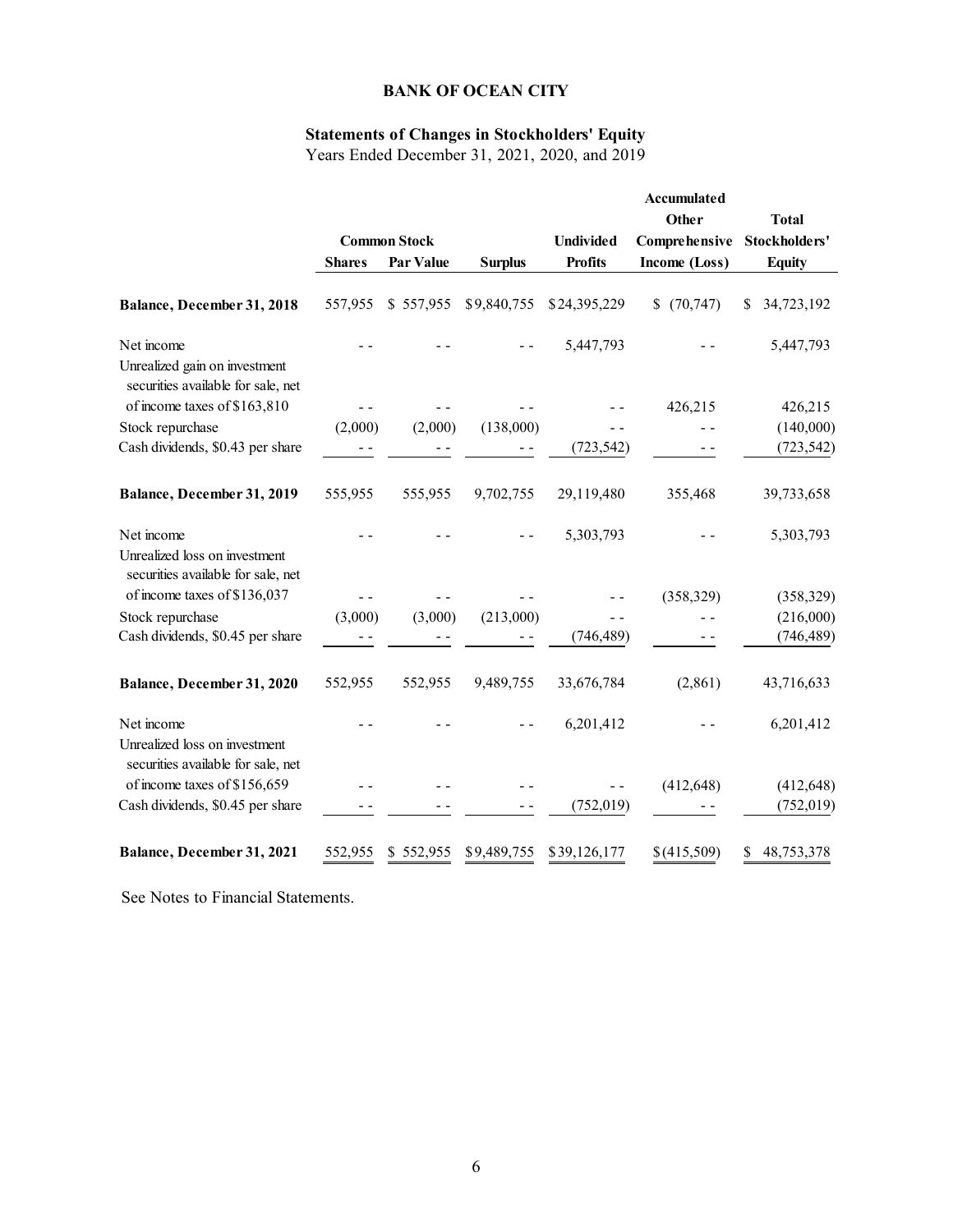# **Statements of Cash Flows**

For the Years Ended December 31, 2021, 2020, and 2019

|                                                      | 2021             | 2020           | 2019           |
|------------------------------------------------------|------------------|----------------|----------------|
| <b>Cash Flows from Operating Activities</b>          |                  |                |                |
| Interest received                                    | 16,395,749<br>\$ | \$15,308,768   | \$14,706,760   |
| Fees and commissions received                        | 994,221          | 877,040        | 1,061,759      |
| Interest paid                                        | (1,684,111)      | (1,899,241)    | (1,663,397)    |
| Cash paid to suppliers and employees                 | (7, 174, 237)    | (6,710,464)    | (7, 254, 578)  |
| Income taxes paid                                    | (2,087,851)      | (1,981,752)    | (1,964,488)    |
|                                                      | 6,443,771        | 5,594,351      | 4,886,056      |
| Cash provided by operating activities                |                  |                |                |
| <b>Cash Flows from Investing Activities</b>          |                  |                |                |
| (Purchases) redemptions of certificates of           |                  |                |                |
| deposit, net                                         | 979,068          | (16, 695)      | 1,247,253      |
| Proceeds from sale of investment securities          |                  |                |                |
| held to maturity                                     |                  | 5,090,523      |                |
| Proceeds from sale of investment securities          |                  |                |                |
| available for sale                                   |                  | 12,332,569     |                |
| Proceeds from matured investment securities          |                  |                |                |
| held to maturity                                     | 17,011,508       | 32,404,100     | 7,341,985      |
| Proceeds from matured investment securities          |                  |                |                |
| available for sale                                   | 1,930,033        | 10,608,626     | 5,569,209      |
| Purchase of investment securities held to maturity   | (71, 295, 411)   | (62, 228, 189) |                |
| Purchase of investment securities available for sale | (13, 815, 108)   | (7, 190, 757)  | (5,000,000)    |
| Purchase of restricted stock, net                    | 78,800           | (23,300)       | (17,100)       |
| Purchase of bank owned life insurance                | (7,000,000)      |                |                |
| Loans made, net of principal repayments              | (10, 843, 540)   | (34, 558, 674) | (25,364,176)   |
| Purchases of premises, equipment, and software       | (1,280,464)      | (217, 488)     | (230,950)      |
| Cash used by investing activities                    | (84, 235, 114)   | (43,799,285)   | (16, 453, 779) |
| <b>Cash Flows from Financing Activities</b>          |                  |                |                |
| Net increase (decrease) in                           |                  |                |                |
| Time deposits                                        | 1,917,417        | 6,074,281      | 4,211,532      |
| Other deposits                                       | 124,065,910      | 122,275,776    | 16,929,551     |
| Repurchase of common stock                           |                  | (216,000)      | (140,000)      |
| Dividends paid                                       | (746, 489)       | (721, 542)     | (669, 546)     |
|                                                      | 125,236,838      | 127,412,515    | 20,331,537     |
| Cash provided by financing activities                |                  |                |                |
| Net increase in cash and cash equivalents            | 47,445,495       | 89,207,581     | 8,763,814      |
| Cash and cash equivalents at beginning of year       | 135,264,293      | 46,056,712     | 37,292,898     |
| Cash and cash equivalents at end of year             | \$182,709,788    | \$135,264,293  | \$46,056,712   |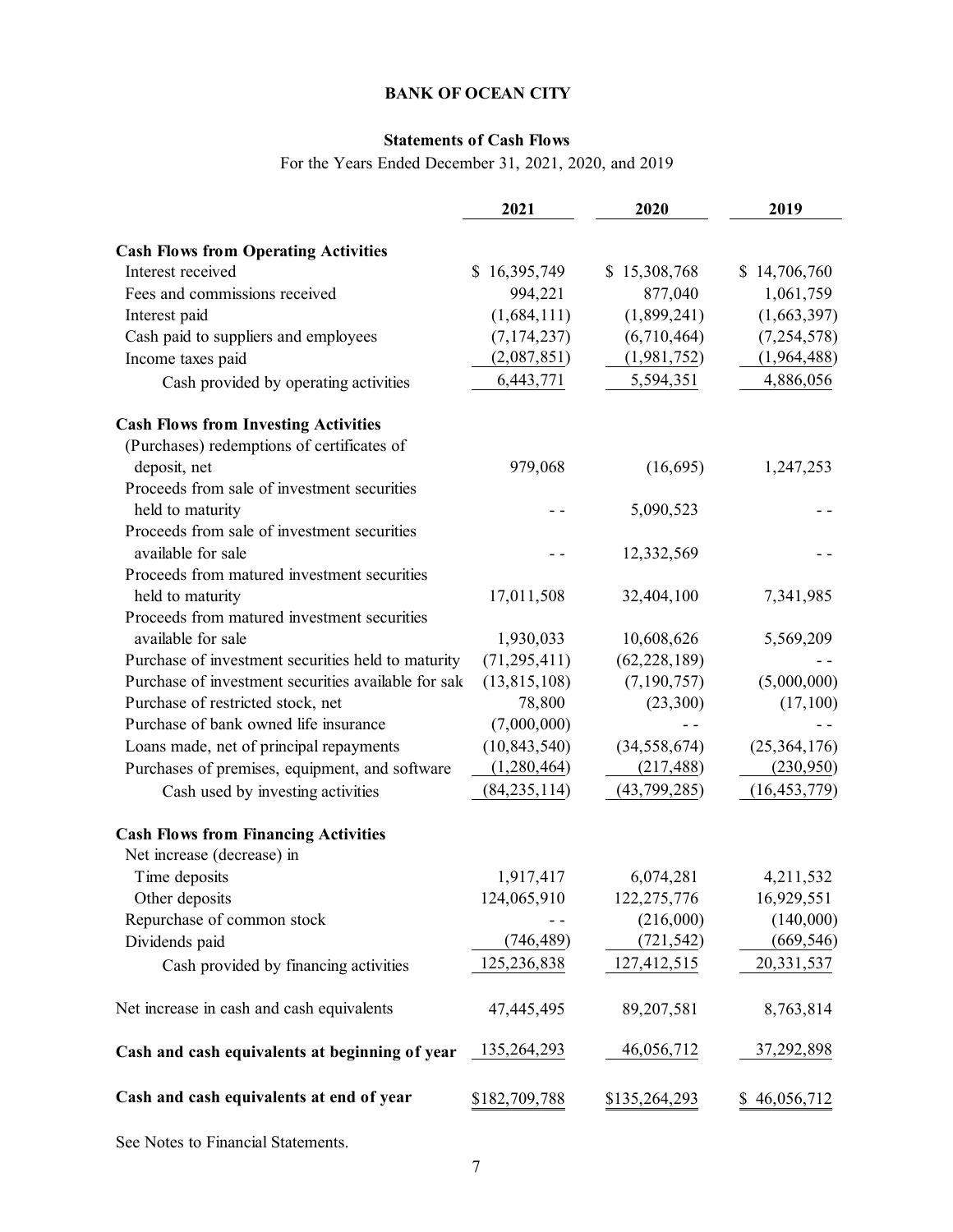# **Statements of Cash Flows (Continued)**

For the Years Ended December 31, 2021, 2020, and 2019

|                                                                                                          | 2021            | 2020                      | 2019            |  |
|----------------------------------------------------------------------------------------------------------|-----------------|---------------------------|-----------------|--|
| <b>Reconciliation of Net Income to Net Cash</b><br><b>Provided by Operating Activities</b><br>Net income | 6,201,412<br>\$ | 5,303,793<br>$\mathbb{S}$ | \$<br>5,447,793 |  |
| <b>Adjustments to Reconcile Net Income to Net</b>                                                        |                 |                           |                 |  |
| <b>Cash Provided by Operating Activities</b>                                                             |                 |                           |                 |  |
| Amortization (accretion) of investment                                                                   |                 |                           |                 |  |
| premiums and discounts, net                                                                              | 427,274         | 26,461                    | (38, 865)       |  |
| Provision for loan losses                                                                                | (125,700)       | 394,635                   | 18,750          |  |
| Depreciation and amortization                                                                            | 312,897         | 308,195                   | 336,644         |  |
| Loss on disposal of premises and equipment                                                               |                 |                           | 71,778          |  |
| Gain on sale of investment securities                                                                    |                 | (710, 955)                |                 |  |
| Deferred income taxes                                                                                    | 37,052          | (98, 018)                 | 3,550           |  |
| Decrease (increase) in                                                                                   |                 |                           |                 |  |
| Accrued interest receivable                                                                              | (5,663)         | (244, 324)                | (40, 939)       |  |
| Other assets and prepaid income taxes                                                                    | (124, 366)      | 6,503                     | (624, 767)      |  |
| Bank owned life insurance                                                                                | (39,201)        |                           |                 |  |
| Increase (decrease) in                                                                                   |                 |                           |                 |  |
| Accrued interest payable                                                                                 | (12, 523)       | (17, 446)                 | (18, 182)       |  |
| Income taxes payable                                                                                     |                 |                           | (57, 054)       |  |
| Deferred fees                                                                                            | (220, 797)      | 708,091                   |                 |  |
| Other liabilities and deferred                                                                           |                 |                           |                 |  |
| compensation payable                                                                                     | (6, 614)        | (82, 584)                 | (212, 652)      |  |
| Cash provided by operating activities                                                                    | 6,443,771<br>S  | 5,594,351<br>S            | 4,886,056<br>S  |  |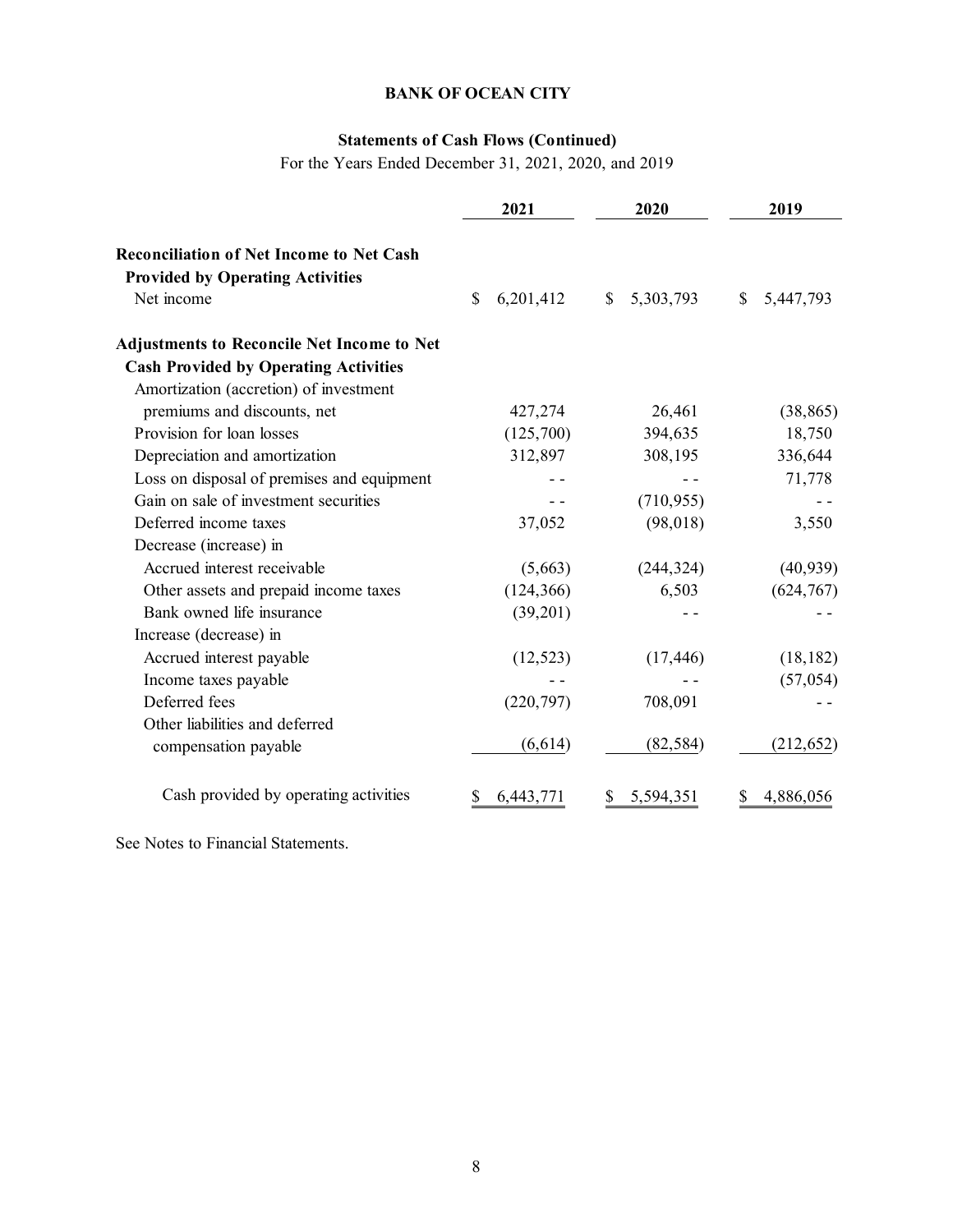#### **Notes to Financial Statements**

#### **Note 1. Summary of Significant Accounting Policies**

The accounting and reporting policies reflected in the financial statements conform to accounting principles generally accepted in the United States of America and to general practices within the banking industry. Management makes estimates and assumptions that affect the reported amounts of assets and liabilities and disclosure of contingent assets and liabilities at the date of the financial statements. These estimates and assumptions may affect the reported amounts of revenue and expenses during the reporting period. Actual results could differ from these estimates.

#### **Business**

Bank of Ocean City provides a full range of banking services to customers located primarily in Worcester County, Maryland, Sussex County, Delaware, and the surrounding areas.

#### **Cash and Cash Equivalents**

For purposes of reporting cash flows, cash and cash equivalents include cash on hand, amounts due from banks, money market funds, and federal funds sold. Generally, federal funds are purchased and sold for one-day periods.

#### **Certificates of Deposit in Other Financial Institutions**

Certificates of deposit in other financial institutions are carried at cost. As of December 31, 2021, they mature as follows:

| Year | Amount      |
|------|-------------|
|      |             |
| 2022 | \$1,260,627 |
| 2023 | 1,967,000   |
|      | \$3,227,627 |

#### **Restricted Stock**

Restricted stock includes the Bank's investment in Federal Home Loan Bank of Atlanta stock, in the amount of \$247,300, \$326,100, and \$302,800, as of December 31, 2021, 2020, and 2019, respectively. As a member of the Federal Home Loan Bank, the Bank is required to purchase stock based on its total assets. The stock is recorded at cost on the balance sheet. The remaining balance of restricted stock represents an investment in the common stock of a bankers' bank.

#### **Investment Securities**

As securities are purchased, management determines if the securities should be classified as held to maturity or available for sale. Securities which management has the intent and ability to hold to maturity are recorded at amortized cost, which is cost adjusted for amortization of premiums and accretion of discounts to maturity. Available for sale securities are recorded at fair value with unrealized gains and losses included in stockholders' equity on an after-tax basis. Premiums are amortized and discounts are accreted using the interest method. Premiums are amortized through the earliest call date. Discounts are accreted through maturity.

Gains and losses on disposal are determined using the specific-identification method.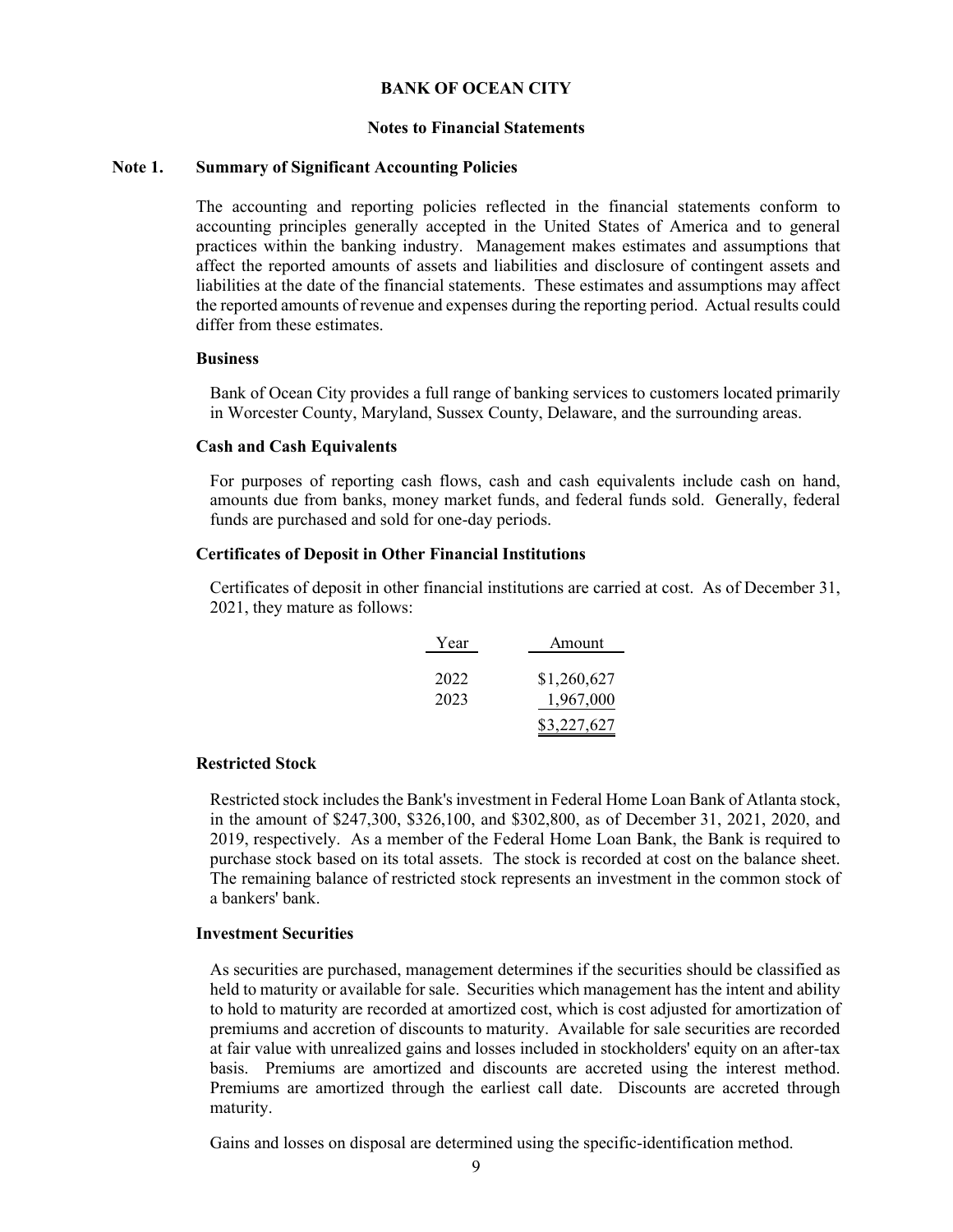#### **Loans and Allowance for Loan Losses**

Loans are stated at face value less the allowance for loan losses. Interest on loans is accrued based on the principal amounts outstanding. The accrual of interest is discontinued when any portion of the principal or interest is 90 days past due and collateral is insufficient to discharge the debt in full. If collection of principal is evaluated as doubtful, all payments are applied to principal. Generally, loans are restored to accrual status when the obligation is brought current, has performed in accordance with contractual terms for a reasonable period of time, and the ultimate collectability of the total contractual principal and interest is no longer in doubt.

The Bank maintains an allowance that is adequate to provide for probable loan losses based on management's review and analysis of the loan portfolio as well as prevailing and anticipated economic conditions. The allowance consists of specific and general components. For loans that are classified as impaired, an allowance is established when the collateral value or the discounted cash flows of the impaired loan is lower than the carrying value of that loan. The general component covers pools of nonclassified loans and is based on historical loss experience adjusted for qualitative factors. There may be an unallocated component of the allowance, which reflects the margin of imprecision inherent in the underlying assumptions used in the methods for estimating specific and general losses in the portfolio. If the current economy or real estate market were to suffer a severe downturn, the estimate for uncollectible loans would need to be increased. Loan losses are charged to the allowance when management believes that collectability is unlikely. Collections of loans previously charged off are added to the allowance at the time of recovery.

Loans are considered impaired when, based on current information, management considers it unlikely that collection of principal and interest payments will be made according to contractual terms. Generally, loans are not reviewed for impairment until the accrual of interest has been discontinued, or they have been classified as substandard. Loans that have been modified in a troubled debt restructuring are considered impaired, even if they are on accrual status.

#### **Premises and Equipment**

Land is recorded at cost. Premises and equipment are recorded at cost less accumulated depreciation. Depreciation is computed using the straight-line method over the estimated useful lives of the assets. Expenditures for maintenance, repairs, and minor replacements are charged to operating expenses as incurred.

### **Bank owned life insurance**

The Bank owns life insurance policies through two carriers on officers of the Bank. The policies are recorded at their cash surrender values. Increases in cash surrender value are reported in noninterest revenue.

#### **Income Taxes**

The provision for income taxes includes taxes payable for the current year and deferred income taxes. Deferred income taxes are provided to account for temporary differences between financial and taxable income. Deferred tax assets and liabilities are determined based on the difference between the financial statement and tax bases of assets and liabilities, using enacted tax rates in effect for the year in which the differences are expected to reverse.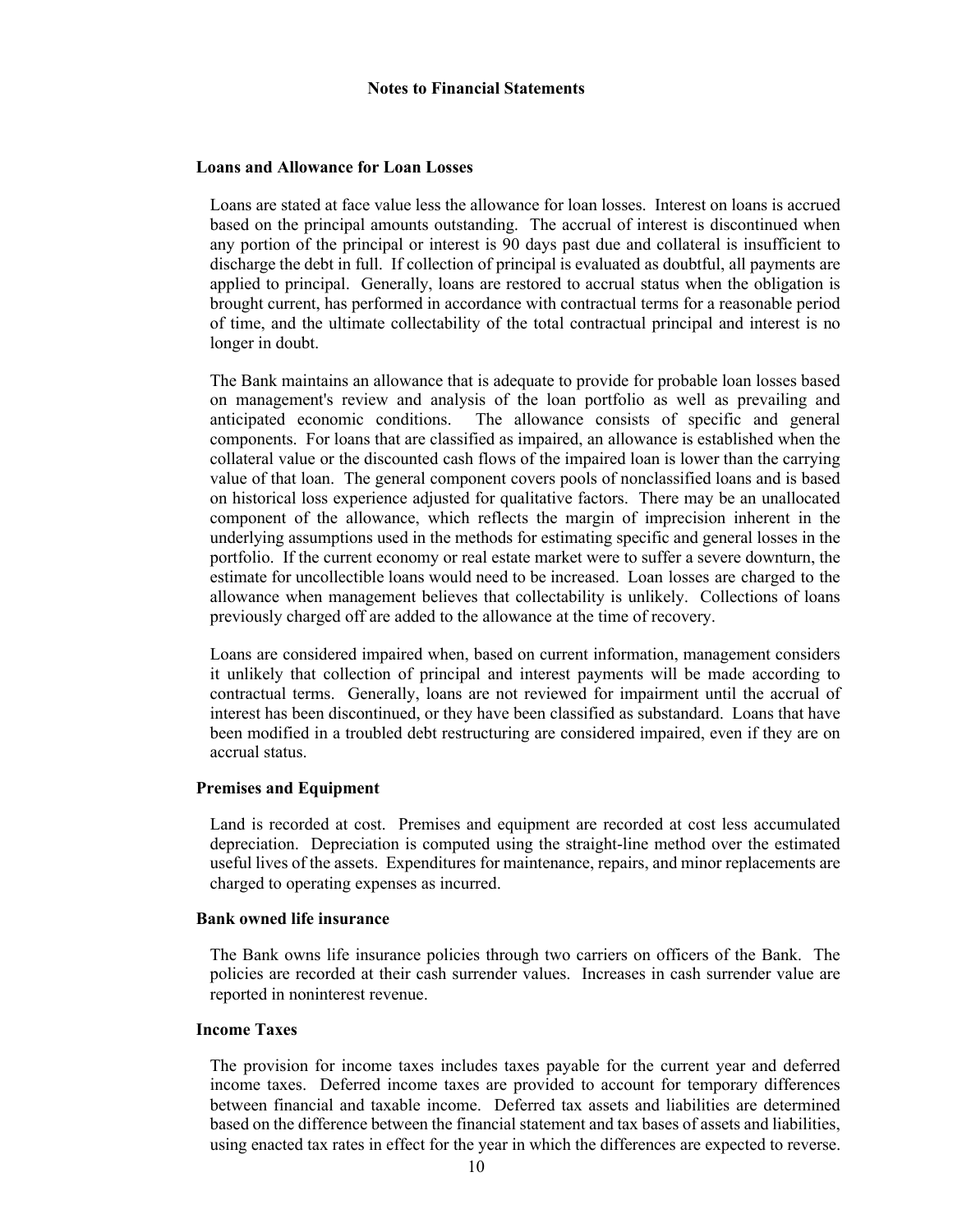## **Reclassification**

Certain amounts in the financial statements of prior years have been reclassified to conform with the current classifications. Reclassifications had no effect on prior year's net income or stockholders' equity.

## **Recent Accounting Pronouncements**

During February 2016, the Financial Accounting Standards Board (FASB) issued Accounting Standards Update (ASU) 2016-02, "Leases (Topic 842)." Among other things, in the amendments in ASU 2016-02, lessees will be required to recognize the following for all leases (with the exception of short-term leases) at the commencement date: (1) a lease liability, which is a lessee's obligation to make lease payments arising from a lease, measured on a discounted basis; and (2) a right-of-use asset, which is an asset that represents the lessee's right to use, or control the use of, a specified asset for the lease term. Under the new guidance, lessor accounting is largely unchanged. The ASU was initially effective for non-public business entities' financial statements issued for fiscal years beginning after December 15, 2019, and interim periods within fiscal years beginning after December 15, 2020. In June 2020, the FASB issued ASU 2020-05. Under ASU 2020-05, private companies may apply the new leases standard for fiscal years beginning after December 15, 2021, and to interim periods within fiscal years beginning after December 15, 2022. Earlier application is permitted. The Bank is currently assessing the impact that ASU 2016-02 will have on its financial statements.

During June 2016, the FASB issued ASU 2016-13, "Financial Instruments – Credit Losses (Topic 326): Measurement of Credit Losses on Financial Instruments." The amendments in this ASU, among other things, require the measurement of all expected credit losses for financial assets held at the reporting date based on historical experience, current conditions, and reasonable and supportable forecasts. Financial institutions and other organizations will now use forward-looking information to better inform their credit loss estimates. Many of the loss estimation techniques applied today will still be permitted, although the inputs to those techniques will change to reflect the full amount of expected credit losses. In addition, the ASU amends the accounting for credit losses on available-for-sale debt securities and purchased financial assets with credit deterioration. The FASB has issued multiple updates to ASU 2016-13 as codified in Topic 326, including ASU's 2019-04, 2019-05, 2019-10, 2019-11, 2020-02, and 2020-03. The ASU is effective for fiscal years beginning after December 15, 2022, including interim periods within those fiscal years. Early application is permitted. The Bank is currently assessing the impact that ASU 2016-13 will have on its financial statements.

During December 2019, the FASB issued ASU 2019-12, "Income Taxes (Topic 740): Simplifying the Accounting for Income Taxes." The ASU is expected to reduce cost and complexity related to the accounting for income taxes by removing specific exceptions to general principles in Topic 740 (eliminating the need for an organization to analyze whether certain exceptions apply in a given period) and improving financial statement preparers' application of certain income tax-related guidance. This ASU is part of the FASB's simplification initiative to make narrow-scope simplifications and improvements to accounting standards through a series of short-term projects. The amendments are effective for fiscal years beginning after December 15, 2021, and interim periods within fiscal years beginning after December 15, 2022. Early adoption is permitted. The Bank is currently assessing the impact that ASU 2019-12 will have on its financial statements.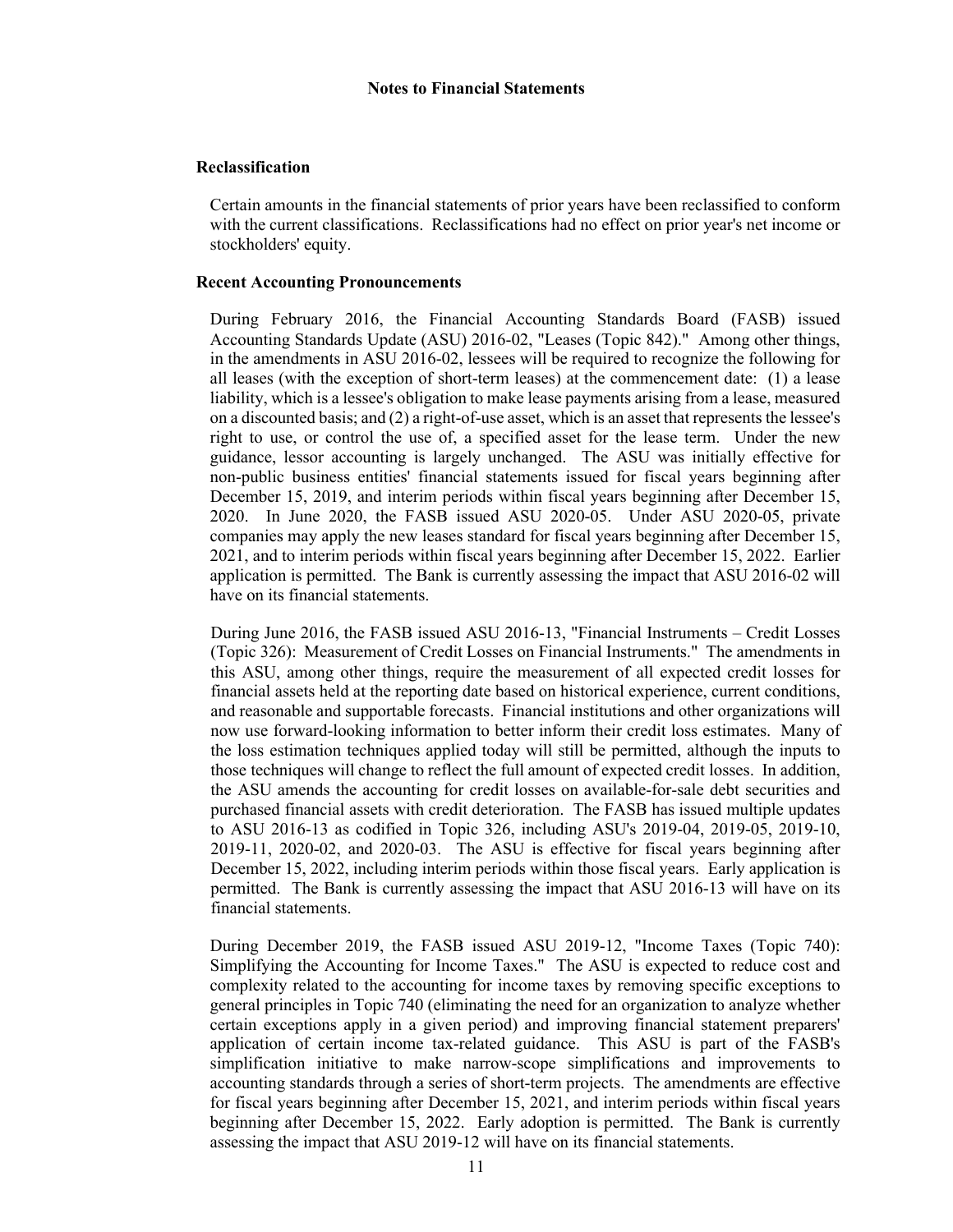In November 2021, the FASB issued ASU 2021-09, "Leases (Topic 842): Discount Rate for Lessees That Are Not Public Business Entities." The ASU allows lessees that are not public business entities to make the risk-free rate election by class of underlying asset, rather than at the entity-wide level. It also requires that, when the rate implicit in the lease is readily determinable for any individual lease, a lessee uses that rate (rather than a risk-free rate or an incremental borrowing rate), regardless of whether it has made the risk-free rate election. An entity that has not yet adopted Topic 842 as of November 11, 2021, should apply ASU No. 2021-09 to all new and existing leases when the entity first applies Topic 842. An entity that has adopted Topic 842 as of November 11, 2021, should apply ASU No. 2021-09 for financial statements issued for fiscal years beginning after December 15, 2021, and interim periods within fiscal years beginning after December 15, 2022. Earlier application is permitted as of the beginning of the fiscal year of adoption. The Bank does not expect the adoption of ASU 2021-09 to have a material impact on its financial statements.

### **Subsequent Events**

The Bank has evaluated subsequent events through April 4, 2022, the date these financial statements were available to be issued.

On January 31, 2022, the Bank effected a three-for-one stock split of its common stock in the form of a 200% stock dividend to shareholders of record as of January 15, 2022. The earnings per share and dividend per share information in these financial statements have been adjusted to reflect the stock split. The incremental par value of the newly issued shares was recorded with an offset to surplus.

The Bank has received regulatory approval to open a new branch in Selbyville, Delaware. The Bank has not executed contracts to construct the new branch, but management intends to commence construction in 2022.

No other significant subsequent events were identified that would affect the presentation of the financial statements.

## **Note 2. Cash and Due From Banks**

The Bank normally carries balances with other banks that exceed the federally insured limit. The average balance carried in excess of the limit, including unsecured federal funds sold to the same banks, was approximately \$24,767,656 for 2021, \$18,002,819 for 2020, and \$9,772,828 for 2019.

Deposits held in noninterest-bearing transaction accounts are aggregated with any interest-bearing deposits the owner may hold in the same ownership category. The combined total is insured up to \$250,000.

Banks are required to carry noninterest-bearing cash reserves at specified percentages of deposit balances. The Bank's normal amount of cash on hand and on deposit with other banks is sufficient to satisfy the reserve requirements.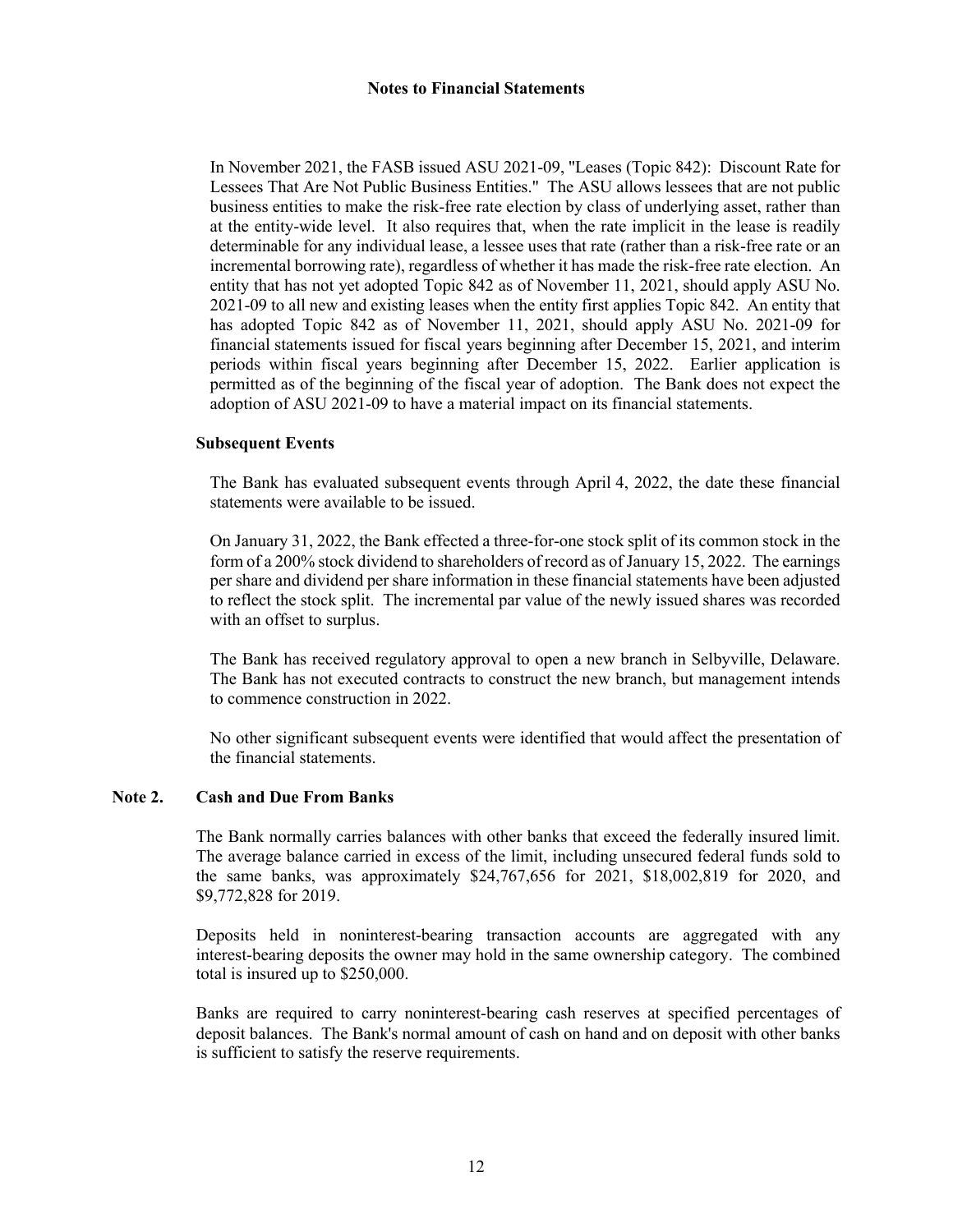## **Note 3. Earnings Per Common Share**

Earnings per common share are determined by dividing net income by the average number of shares outstanding. There were 1,658,865, 1,659,405, and 1,672,779 average shares outstanding during the years ended December 31, 2021, 2020, and 2019, respectively, after giving retroactive effect to the three-for-one stock split of the Bank's common stock effected in the form of a 200% stock dividend that was paid on January 31, 2022. There are no dilutive shares.

## **Note 4. Investment Securities**

Investment securities are summarized as follows:

|                            |                  |                          | December 31, 2021            |                  |
|----------------------------|------------------|--------------------------|------------------------------|------------------|
|                            | <b>Amortized</b> |                          | <b>Unrealized Unrealized</b> | Fair             |
|                            | Cost             | Gains                    | Losses                       | Value            |
| <b>Available for sale</b>  |                  |                          |                              |                  |
| Mortgage-backed securities | 17,969,220<br>S  | \$                       | \$<br>556,542                | \$<br>17,412,678 |
| State and municipal        | 1,002,572        | - -                      | 16,712                       | 985,860          |
|                            | 18,971,792       | \$<br>$ -$               | \$<br>573,254                | \$<br>18,398,538 |
| <b>Held to maturity</b>    |                  |                          |                              |                  |
| U.S. Treasury              | \$<br>7,929,809  | 49,811<br>\$             | \$<br>90,870                 | \$<br>7,888,750  |
| U.S. government agency     | 69,618,453       | 465,281                  | 966,310                      | 69,117,424       |
| State and municipal        | 11,996,341       | 177,675                  | 54,459                       | 12,119,557       |
| Mortgage-backed securities | 13,103,206       | $\overline{\phantom{a}}$ | 397,998                      | 12,705,208       |
|                            | \$102,647,809    | \$692,767                | \$1,509,637                  | \$101,830,939    |
|                            |                  |                          | <b>December 31, 2020</b>     |                  |
|                            | <b>Amortized</b> | <b>Unrealized</b>        | <b>Unrealized</b>            | Fair             |
|                            | Cost             | Gains                    | Losses                       | Value            |
| <b>Available for sale</b>  |                  |                          |                              |                  |
| Mortgage-backed securities | 7,145,397<br>S   | \$<br>2,056              | \$<br>6,003                  | S<br>7,141,450   |
| <b>Held to maturity</b>    |                  |                          |                              |                  |
| U.S. Treasury              | \$<br>13,986,230 | \$105,869                | \$<br>947                    | 14,091,152<br>S  |
| U.S. government agency     | 14,937,766       | 530,267                  | 13,689                       | 15,454,344       |
| State and municipal        | 11,709,896       | 321,019                  | 25,166                       | 12,005,749       |
| Mortgage-backed securities | 8,098,608        | - -                      | 64,759                       | 8,033,849        |
|                            | 48,732,500       | \$957,155                | \$<br>104,561                | 49,585,094<br>\$ |
|                            |                  |                          | <b>December 31, 2019</b>     |                  |
|                            | <b>Amortized</b> | <b>Unrealized</b>        | <b>Unrealized</b>            | Fair             |
|                            | Cost             | Gains                    | Losses                       | Value            |
| <b>Available for sale</b>  |                  |                          |                              |                  |
| U.S. government agency     | 9,999,487<br>\$  | 1,250<br>\$              | \$<br>15,947                 | 9,984,790<br>\$  |
| Mortgage-backed securities | 12,345,034       | 505,115                  | - -                          | 12,850,149       |
|                            | \$<br>22,344,521 | \$506,365                | \$<br>15,947                 | \$<br>22,834,939 |
| <b>Held to maturity</b>    |                  |                          |                              |                  |
| U.S. Treasury              | \$<br>1,983,215  | 61,945<br>\$             | \$<br>$\sim$ $\sim$          | \$<br>2,045,160  |
| U.S. government agency     | 14,916,814       | 518,479                  | 14,123                       | 15,421,170       |
| State and municipal        | 1,654,721        | 89,017                   | $ -$                         | 1,743,738        |
| Mortgage-backed securities | 5,311,004        | 63,016                   |                              | 5,374,020        |
|                            | 23,865,754<br>\$ | \$732,457                | \$<br>14,123                 | 24,584,088<br>\$ |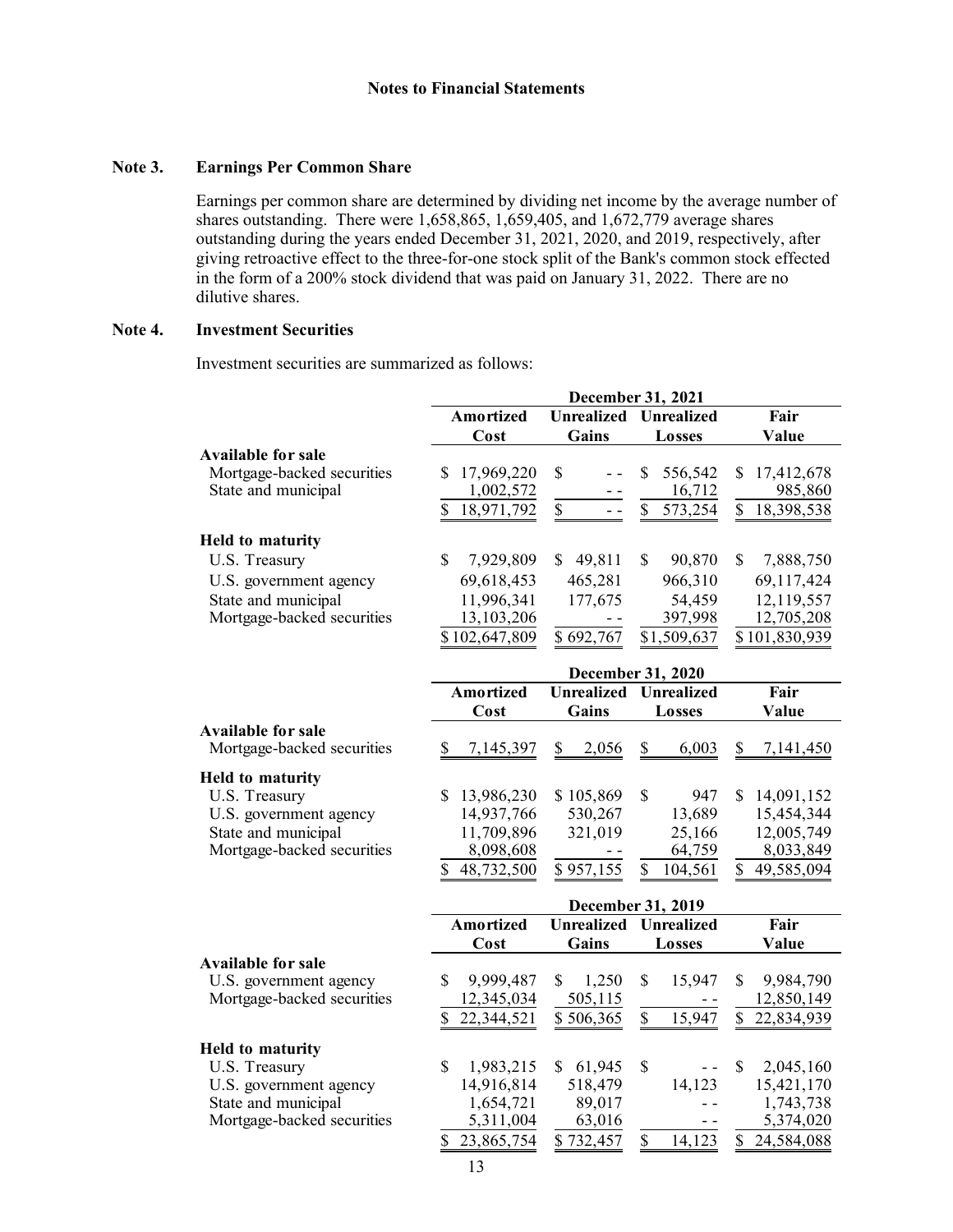Investment securities with unrealized losses for continuous periods of less than 12 months and 12 months or longer are as follows:

|                            |                            |                                                | December 31, 2021   |                   |                 |                   |  |
|----------------------------|----------------------------|------------------------------------------------|---------------------|-------------------|-----------------|-------------------|--|
|                            |                            | <b>Continuous Periods of Unrealized Losses</b> |                     |                   |                 |                   |  |
|                            | <b>Less than 12 Months</b> |                                                | 12 Months or Longer |                   |                 | Total             |  |
|                            | Fair                       | <b>Unrealized</b>                              | Fair                | <b>Unrealized</b> | Fair            | <b>Unrealized</b> |  |
|                            | Value                      | <b>Losses</b>                                  | Value               | Losses            | Value           | Losses            |  |
| <b>Available for sale</b>  |                            |                                                |                     |                   |                 |                   |  |
| Mortgage-backed securities | \$12,933,930               | 328,589<br>\$                                  | \$4,478,748         | \$227,953         | \$17,412,678    | 556,542<br>S.     |  |
| State and municipal        | 985,860                    | 16,712                                         |                     |                   | 985,860         | 16,712            |  |
|                            | \$13,919,790               | 345,301<br>S                                   | \$4,478,748         | \$227,953         | \$18,398,538    | 573,254<br>S      |  |
| <b>Held to maturity</b>    |                            |                                                |                     |                   |                 |                   |  |
| U.S. Treasury              | \$5,845,000                | 90.870<br>S.                                   | S.                  | - S               | 5,845,000<br>S. | 90,870<br>-S      |  |
| U.S. government agency     | 51,752,992                 | 910,075                                        | 1,945,566           | 56,236            | 53,698,558      | 966,311           |  |
| State and municipal        | 6,636,915                  | 30,544                                         | 1,134,100           | 23,915            | 7,771,015       | 54,459            |  |
| Mortgage-backed securities | 6,332,697                  | 201,452                                        | 6,372,511           | 196,545           | 12,705,208      | 397,997           |  |
|                            | \$70,567,604               | \$1,232,941                                    | \$9,452,177         | \$276,696         | \$80,019,781    | \$1,509,637       |  |
|                            | <b>December 31, 2020</b>   |                                                |                     |                   |                 |                   |  |

|                            |                            | <b>Continuous Periods of Unrealized Losses</b> |                   |                     |              |                      |  |
|----------------------------|----------------------------|------------------------------------------------|-------------------|---------------------|--------------|----------------------|--|
|                            | <b>Less than 12 Months</b> |                                                |                   | 12 Months or Longer | <b>Total</b> |                      |  |
|                            | Fair                       | <b>Unrealized</b>                              | Fair              | <b>Unrealized</b>   | Fair         | <b>Unrealized</b>    |  |
|                            | Value                      | Losses                                         | Value             | Losses              | Value        | Losses               |  |
| <b>Available for sale</b>  |                            |                                                |                   |                     |              |                      |  |
| Mortgage-backed securities | \$5,123,484                | 6,003<br>S                                     | S                 | S                   | \$5,123,484  | 6,003<br>S           |  |
| <b>Held to maturity</b>    |                            |                                                |                   |                     |              |                      |  |
| U.S. Treasury              | \$11,996,777               | S<br>947                                       | S                 | \$.                 | \$11,996,777 | 947<br><sup>\$</sup> |  |
| U.S. government agency     | 6,981,860                  | 13,689                                         |                   |                     | 6,981,860    | 13,689               |  |
| State and municipal        | 1,152,000                  | 25,166                                         |                   |                     | 1,152,000    | 25,166               |  |
| Mortgage-backed securities | 8,033,849                  | 64,759                                         | - -               | - -                 | 8,033,849    | 64,759               |  |
|                            | \$28,164,486               | 104,561<br>S                                   | S                 |                     | \$28,164,486 | 104,561              |  |
|                            |                            |                                                | December 31, 2019 |                     |              |                      |  |
|                            |                            | <b>Continuous Periods of Unrealized Losses</b> |                   |                     |              |                      |  |
|                            | <b>Less than 12 Months</b> |                                                |                   | 12 Months or Longer | <b>Total</b> |                      |  |
|                            | Fair                       | <b>Unrealized</b>                              | Fair              | <b>Unrealized</b>   | Fair         | <b>Unrealized</b>    |  |
|                            | Value                      | Losses                                         | Value             | Losses              | Value        | Losses               |  |
| <b>Available for sale</b>  |                            |                                                |                   |                     |              |                      |  |
| U.S. government agency     | \$                         |                                                | \$1,983,540       | \$15,947            | \$1,983,540  | 15,947               |  |
| <b>Held to maturity</b>    |                            |                                                |                   |                     |              |                      |  |
| U.S. government agency     | \$                         | S                                              | \$3,983,240       | \$14,123            | \$ 3,983,240 | S<br>14.123          |  |

Management has the ability and intent to hold these investments until maturity. The decline in fair value is the result of changes in interest rates, not a deterioration of the credit standing of the issuers.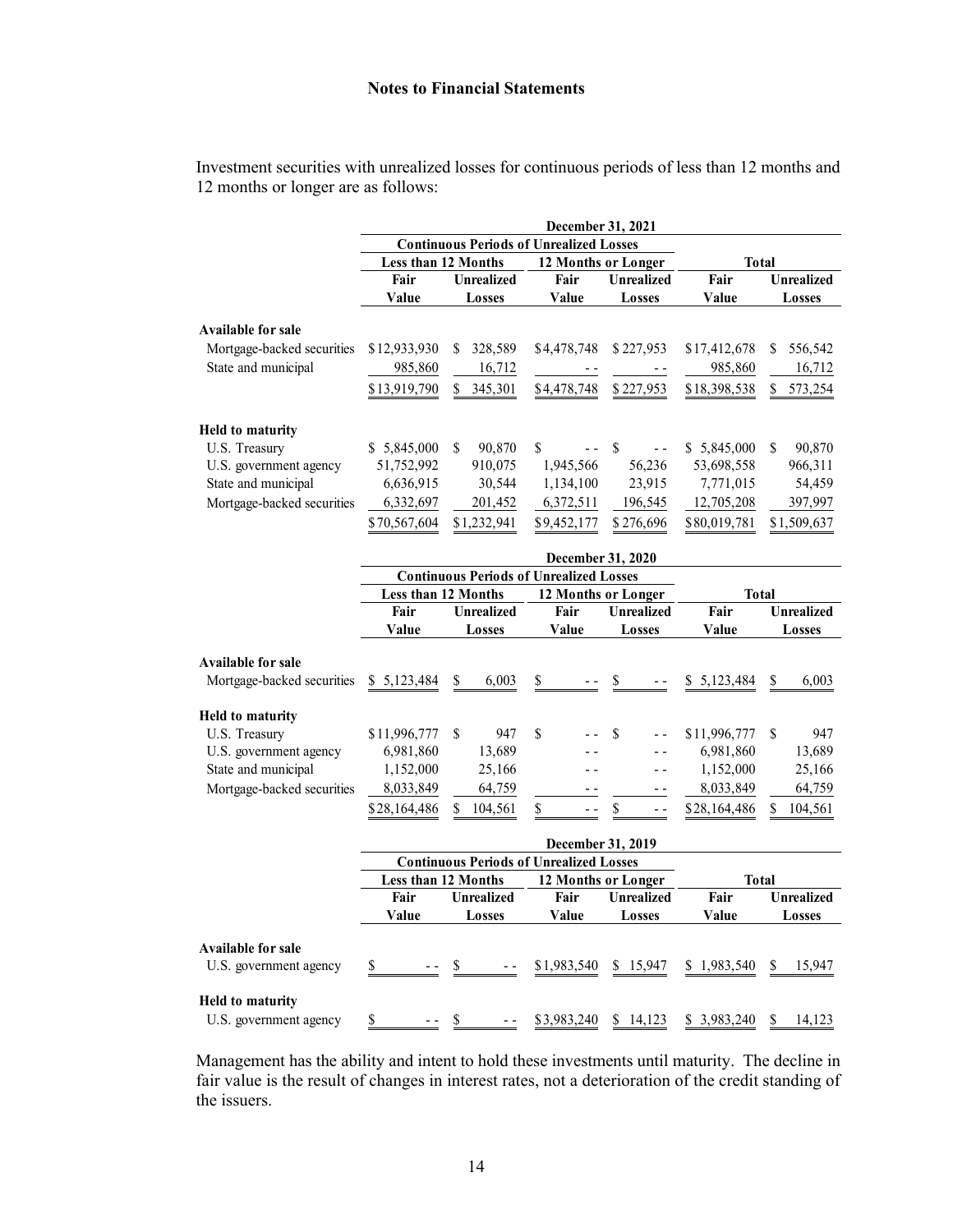Contractual maturities and the amount of pledged securities are shown below. Actual maturities will differ from contractual maturities because borrowers may have the right to call or prepay obligations with or without call or prepayment penalties. Mortgage-backed securities are due in monthly installments.

|                            |              |                           | December 31, 2021 |                         |
|----------------------------|--------------|---------------------------|-------------------|-------------------------|
|                            |              | <b>Available for Sale</b> |                   | <b>Held to Maturity</b> |
|                            | Amortized    | Fair                      | Amortized         | Fair                    |
|                            | Cost         | Value                     | Cost              | Value                   |
| Maturing                   |              |                           |                   |                         |
| Within one year            | 1,002,572    | 985,860<br>S              | 311,878<br>-S     | 312,426<br>-S           |
| Over one to five years     |              |                           | 63,816,295        | 63,523,828              |
| Over five to ten years     |              |                           | 16,289,588        | 16,029,648              |
| Over ten years             |              |                           | 9,126,842         | 9,259,829               |
| Mortgage-backed securities | 17,969,220   | 17,412,678                | 13, 103, 206      | 12,705,208              |
|                            | \$18,971,792 | \$18,398,538              | \$102,647,809     | \$101,830,939           |
| Pledged securities         |              |                           | 18, 155, 821      | 18,198,188<br>S         |

|                             |                   |                           | December 31, 2020       |                         |  |  |  |  |  |  |
|-----------------------------|-------------------|---------------------------|-------------------------|-------------------------|--|--|--|--|--|--|
|                             |                   | <b>Available for Sale</b> |                         | <b>Held to Maturity</b> |  |  |  |  |  |  |
|                             | <b>Amortized</b>  | Fair                      | Amortized               | Fair                    |  |  |  |  |  |  |
|                             | Cost              | Value                     | Cost                    | Value                   |  |  |  |  |  |  |
|                             |                   |                           |                         |                         |  |  |  |  |  |  |
| Maturing<br>Within one year | \$                | S                         | 14,996,667<br>\$.       | 15,006,485<br>\$        |  |  |  |  |  |  |
| Over one to five years      |                   |                           | 15,186,592              | 15,802,423              |  |  |  |  |  |  |
| Over five to ten years      |                   |                           | 377,903                 | 380,700                 |  |  |  |  |  |  |
| Over ten years              |                   |                           | 10,072,730              | 10,361,637              |  |  |  |  |  |  |
| Mortgage-backed securities  | 7,145,397         | 7,141,450                 | 8,098,608               | 8,033,849               |  |  |  |  |  |  |
|                             |                   |                           |                         |                         |  |  |  |  |  |  |
|                             | 7,145,397<br>S    | 7,141,450<br>S            | 48,732,500<br>\$        | 49,585,094<br>\$        |  |  |  |  |  |  |
|                             |                   |                           |                         |                         |  |  |  |  |  |  |
| Pledged securities          | \$                |                           | 16,926,272<br>\$        | 17,548,719<br>\$        |  |  |  |  |  |  |
|                             |                   |                           |                         |                         |  |  |  |  |  |  |
|                             | December 31, 2019 |                           |                         |                         |  |  |  |  |  |  |
|                             |                   | <b>Available for Sale</b> | <b>Held to Maturity</b> |                         |  |  |  |  |  |  |
|                             | <b>Amortized</b>  | Fair                      | <b>Amortized</b>        | Fair                    |  |  |  |  |  |  |
|                             | Cost              | Value                     | Cost                    | Value                   |  |  |  |  |  |  |
| Maturing                    |                   |                           |                         |                         |  |  |  |  |  |  |
| Within one year             | \$                | S                         | 1,999,648<br>\$.        | \$<br>1,999,080         |  |  |  |  |  |  |
| Over one to five years      | 9,999,487         | 9,984,790                 | 14,900,381              | 15,467,250              |  |  |  |  |  |  |
|                             |                   |                           |                         |                         |  |  |  |  |  |  |
|                             |                   |                           |                         |                         |  |  |  |  |  |  |
| Over five to ten years      |                   |                           |                         |                         |  |  |  |  |  |  |
| Over ten years              |                   |                           | 1,654,721               | 1,743,738               |  |  |  |  |  |  |
| Mortgage-backed securities  | 12,345,034        | 12,850,149                | 5,311,004               | 5,374,020               |  |  |  |  |  |  |
|                             | \$22,344,521      | \$22,834,939              | 23,865,754<br>S.        | 24,584,088<br>S         |  |  |  |  |  |  |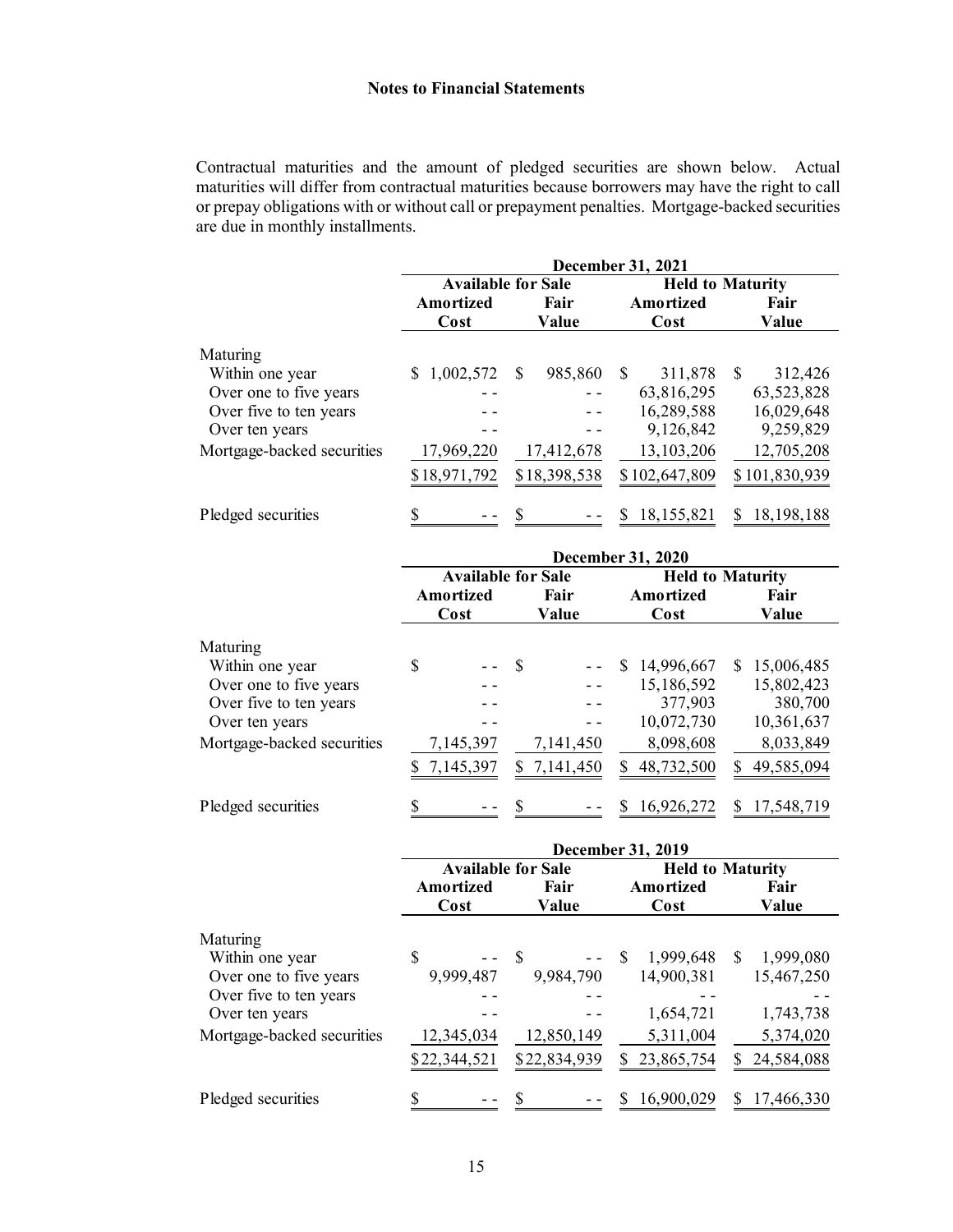Investments are pledged as of December 31, 2021, 2020, and 2019, as collateral for government deposits and Federal Reserve Bank borrowings.

In April 2020, management sold held to maturity securities in order to maximize liquidity due to the uncertainty created by the COVID-19 pandemic. The Bank received proceeds of \$5,090,523 and realized gross gains of \$156,825 and no losses upon the sale. In addition, the Bank received proceeds of \$12,332,569 from the sale available for sale securities during the year ended December 31, 2020, and realized gross gains of \$554,130 and no losses upon the sale.

There were no sales of investment securities in 2021 or 2019.

### **Note 5. Loans and Allowance for Loan Losses**

Major classifications of loans are as follows:

|                                 | 2021          | 2020          | 2019          |
|---------------------------------|---------------|---------------|---------------|
| Real estate                     |               |               |               |
| Residential                     | \$79,704,410  | \$77,436,300  | \$78,143,596  |
| Commercial                      | 162,601,200   | 155,520,107   | 142,247,700   |
| Construction, land development, |               |               |               |
| and land                        | 32,760,682    | 17,984,426    | 17,588,795    |
| Commercial                      | 15,025,342    | 16,682,495    | 17,459,417    |
| Consumer                        | 1,125,908     | 1,249,030     | 1,793,600     |
| Paycheck Protection Program     | 11,004,030    | 22,265,090    |               |
|                                 | 302, 221, 572 | 291,137,448   | 257, 233, 108 |
| Allowance for loan losses       | 2,414,292     | 2,520,205     | 2,071,813     |
| Loans, net                      | \$299,807,280 | \$288,617,243 | \$255,161,295 |

The Paycheck Protection Program (PPP) loans are 100% guaranteed by the Small Business Administration (SBA). A substantial portion of the PPP loans in the Bank's portfolio are expected to be forgiven by the SBA. During the years ended December 31, 2021 and 2020, the Bank collected fees of approximately \$1,502,900 and \$1,439,000, respectively, from the SBA in connection with originations of PPP loans. The fees are being recognized as interest revenue over the term of the loans using the straight-line method, with accelerated recognition when the related loan pays off through SBA forgiveness. The PPP balances in the table above are net of deferred origination fees of \$487,294 and \$708,091 as of December 31, 2021 and 2020, respectively.

During the year ended December 31, 2020, the Bank provided short-term deferrals of loan principal and/or interest payments up to 90 days for borrowers who were affected by the COVID-19 pandemic. Borrowers receiving deferrals were required to meet certain criteria, such as being in good standing, and not more than 30 days past due prior to the pandemic. All borrowers who were provided a short-term deferral during the year had returned to paying their loans in accordance with their loan agreements as of December 31, 2020.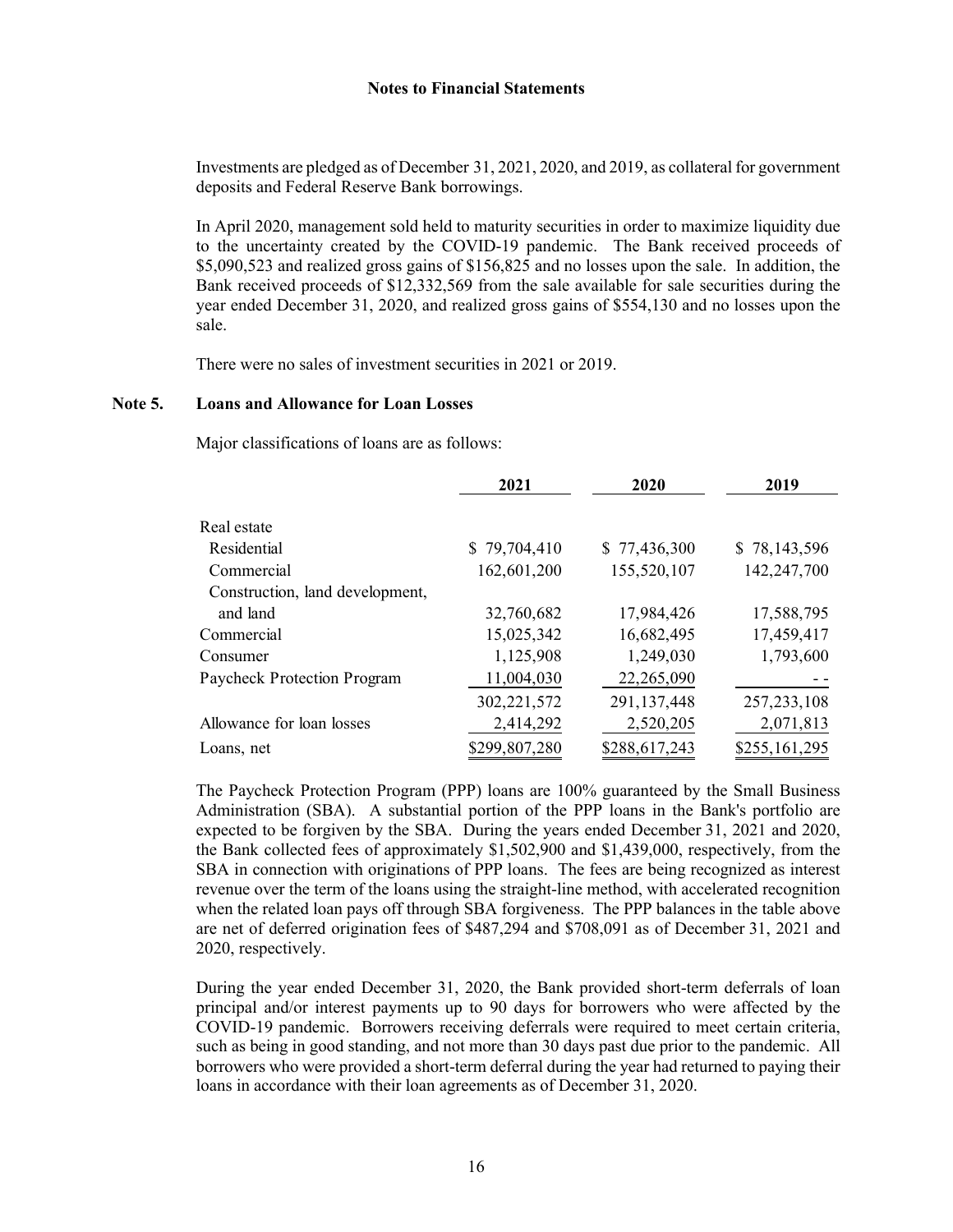|                       | <b>December 31, 2021</b> |                |             |              |                |                                                           |               |               |                                                      |  |  |  |  |
|-----------------------|--------------------------|----------------|-------------|--------------|----------------|-----------------------------------------------------------|---------------|---------------|------------------------------------------------------|--|--|--|--|
|                       |                          | Provision      |             |              |                | <b>Allowance for Loan</b><br><b>Losses Ending Balance</b> |               |               | <b>Outstanding Loan</b><br><b>Balances Evaluated</b> |  |  |  |  |
|                       | <b>Beginning</b>         | for Loan       | Charge      |              | Ending         | <b>Evaluated for Impairment:</b>                          |               |               | for Impairment:                                      |  |  |  |  |
|                       | <b>Balance</b>           | Losses         | <b>Offs</b> | Recoveries   | <b>Balance</b> | Individually                                              | Collectively  | Individuallv  | Collectively                                         |  |  |  |  |
| Real estate           |                          |                |             |              |                |                                                           |               |               |                                                      |  |  |  |  |
| Residential           | 724.911<br>\$            | \$ (82,614) \$ | $--$ \$     | $ -$         | S<br>642,297   | \$<br>$\overline{a}$                                      | 642.297<br>S. | 127,484<br>S. | \$79,576,926                                         |  |  |  |  |
| Commercial            | 1,405,556                | (89,695)       | (2,750)     | 3,600        | 1,316,711      | - -                                                       | 1,316,711     | - -           | 162,601,200                                          |  |  |  |  |
| Construction, land    |                          |                |             |              |                |                                                           |               |               |                                                      |  |  |  |  |
| development, and land | 191.849                  | 100,384        | - -         | 159          | 292,392        | $ -$                                                      | 292,392       | $ -$          | 32,760,682                                           |  |  |  |  |
| Commercial            | 167,836                  | (51,669)       | $ -$        | 21,929       | 138,096        | - -                                                       | 138,096       | $ -$          | 15,025,342                                           |  |  |  |  |
| Consumer              | 9,553                    | 530            | (7,349)     | 4,198        | 6,932          | - -                                                       | 6,932         | - -           | 1,125,908                                            |  |  |  |  |
| Paycheck Protection   |                          |                |             |              |                |                                                           |               |               |                                                      |  |  |  |  |
| Program               | - -                      |                |             |              |                |                                                           |               | - -           | 11,004,030                                           |  |  |  |  |
| Unallocated           | 20,500                   | (2,636)        |             | $ -$         | 17,864         | - -                                                       | 17,864        | $ -$          |                                                      |  |  |  |  |
|                       | \$2,520,205              | \$(125,700)    | \$(10,099)  | \$<br>29,886 | \$2,414,292    |                                                           | \$2,414,292   | 127.484       | \$302,094,088                                        |  |  |  |  |

Transactions in the allowance for loan losses for the years ended December 31, 2021, 2020, and 2019, were as follows:

|                       |                  |                 |             |             | <b>December 31, 2020</b> |                                  |               |                           |                         |  |  |
|-----------------------|------------------|-----------------|-------------|-------------|--------------------------|----------------------------------|---------------|---------------------------|-------------------------|--|--|
|                       |                  |                 |             |             |                          | <b>Allowance for Loan</b>        |               |                           | <b>Outstanding Loan</b> |  |  |
|                       |                  | Provision       |             |             |                          | <b>Losses Ending Balance</b>     |               | <b>Balances Evaluated</b> |                         |  |  |
|                       | <b>Beginning</b> | for Loan        | Charge      |             | Ending                   | <b>Evaluated for Impairment:</b> |               | for Impairment:           |                         |  |  |
|                       | <b>Balance</b>   | Losses          | <b>Offs</b> | Recoveries  | <b>Balance</b>           | Individually                     | Collectively  | Individually              | Collectively            |  |  |
|                       |                  |                 |             |             |                          |                                  |               |                           |                         |  |  |
| Real estate           |                  |                 |             |             |                          |                                  |               |                           |                         |  |  |
| Residential           | 614.287<br>S.    | 18.494 \$<br>S. | $-$         | S<br>92,130 | 724.911<br>S             | \$25,819                         | 699,092<br>S. | 133,665<br>S.             | \$77,302,635            |  |  |
| Commercial            | 1,094,397        | 307,559         | - -         | 3.600       | 1,405,556                | - -                              | 1,405,556     | 1.046.419                 | 154,473,688             |  |  |
| Construction, land    |                  |                 |             |             |                          |                                  |               |                           |                         |  |  |
| development, and land | 176,325          | 15,524          |             | $ -$        | 191,849                  | $\overline{a}$                   | 191.849       | $ -$                      | 17,984,426              |  |  |
| Commercial            | 155,772          | 48,811          | (37,591)    | 844         | 167,836                  | $ -$                             | 167,836       | $ -$                      | 16,682,495              |  |  |
| Consumer              | 18,728           | (3,949)         | (6.965)     | 1,739       | 9,553                    | - -                              | 9,553         | $ -$                      | 1,249,030               |  |  |
| Paycheck Protection   |                  |                 |             |             |                          |                                  |               |                           |                         |  |  |
| Program               |                  |                 |             |             |                          |                                  |               | $ -$                      | 22,265,090              |  |  |
| Unallocated           | 12,304           | 8,196           | - -         | $ -$        | 20,500                   | $ -$                             | 20,500        | - -                       |                         |  |  |
|                       | \$2,071,813      | \$394,635       | \$(44,556)  | 98,313<br>S | \$2,520,205              | \$25,819                         | \$2,494,386   | \$1,180,084               | \$289,957,364           |  |  |

|                       |                  |               |              |            | December 31, 2019 |                                  |                         |                                              |                         |  |
|-----------------------|------------------|---------------|--------------|------------|-------------------|----------------------------------|-------------------------|----------------------------------------------|-------------------------|--|
|                       |                  |               |              |            |                   | <b>Allowance for Loan</b>        |                         |                                              | <b>Outstanding Loan</b> |  |
|                       |                  | Provision     |              |            |                   | <b>Losses Ending Balance</b>     |                         | <b>Balances Evaluated</b><br>for Impairment: |                         |  |
|                       | <b>Beginning</b> | for Loan      | Charge       |            | Ending            | <b>Evaluated for Impairment:</b> |                         |                                              |                         |  |
|                       | <b>Balance</b>   | Losses        | Offs         | Recoveries | <b>Balance</b>    | Individually                     | Collectively            | Individually                                 | Collectively            |  |
| Real estate           |                  |               |              |            |                   |                                  |                         |                                              |                         |  |
| Residential           | S<br>473.751     | $$140,536$ \$ | $--$ S       | $ -$       | S<br>614.287      | \$29,261                         | 585,026<br><sup>S</sup> | S.<br>137,107                                | \$78,006,489            |  |
| Commercial            | 1.008.380        | 8.471         | - -          | 77,546     | 1.094.397         | $ -$                             | 1.094.397               | $ -$                                         | 142,247,700             |  |
| Construction, land    |                  |               |              |            |                   |                                  |                         |                                              |                         |  |
| development, and land | 163.985          | (123.424)     | (17,956)     | 153,720    | 176,325           | $- -$                            | 176,325                 | - -                                          | 17,588,795              |  |
| Commercial            | 152.811          | 2,961         | - -          | $ -$       | 155,772           | $ -$                             | 155,772                 | - -                                          | 17,459,417              |  |
| Consumer              | 49,123           | (15,040)      | (16, 490)    | 1,135      | 18,728            | 3,177                            | 15,551                  | 3,177                                        | 1,790,423               |  |
| Unallocated           | 7,058            | 5,246         |              | $ -$       | 12,304            | - -                              | 12,304                  | - -                                          | $ -$                    |  |
|                       | \$1,855,108      | 18,750        | $$$ (34,446) | \$232,401  | \$2,071,813       | \$32,438                         | \$2,039,375             | 140,284                                      | \$257,092,824           |  |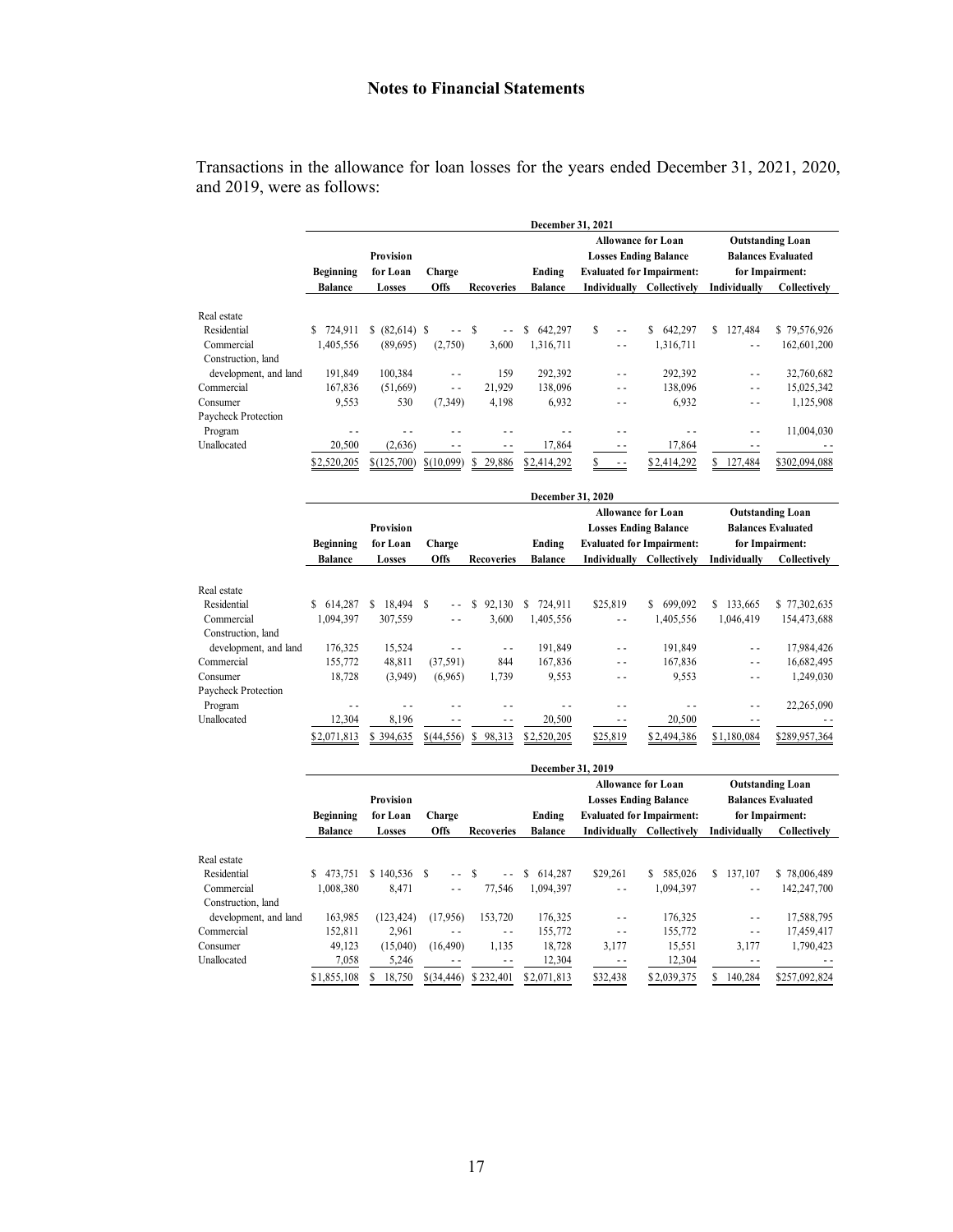|                       |   |                                                             |    |                          |                                   |   |                                | December 31, 2021 |                    |                                                                    |   |       |                                                        |
|-----------------------|---|-------------------------------------------------------------|----|--------------------------|-----------------------------------|---|--------------------------------|-------------------|--------------------|--------------------------------------------------------------------|---|-------|--------------------------------------------------------|
|                       |   | Loans<br>30-59 Days 60-89 Days More Days<br><b>Past Due</b> |    | Loans<br><b>Past Due</b> | Loans<br>90 or<br><b>Past Due</b> |   | <b>Total Past</b><br>Due Loans | Current<br>Loans  | <b>Total Loans</b> | Accruing<br>Loans 90 or<br>More Days Nonaccrual<br><b>Past Due</b> |   | Loans | Nonaccrual<br><b>Interest</b><br><b>Not</b><br>Accrued |
|                       |   |                                                             |    |                          |                                   |   |                                |                   |                    |                                                                    |   |       |                                                        |
| Real estate           |   |                                                             |    |                          |                                   |   |                                |                   |                    |                                                                    |   |       |                                                        |
| Residential           | s | 184,399                                                     | -S | -- S                     | $ -$                              | S | 184,399                        | \$79,520,011      | \$79,704,410       | \$<br>$ -$                                                         | S | $ -$  | $s -$                                                  |
| Commercial            |   |                                                             |    | - -                      |                                   |   | - -                            | 162,601,200       | 162,601,200        |                                                                    |   |       |                                                        |
| Construction, land    |   |                                                             |    |                          |                                   |   |                                |                   |                    |                                                                    |   |       |                                                        |
| development, and land |   |                                                             |    | - -                      | - -                               |   | $ -$                           | 32,760,682        | 32,760,682         |                                                                    |   |       |                                                        |
| Commercial            |   | - -                                                         |    | - -                      | - -                               |   | $ -$                           | 15,025,342        | 15,025,342         |                                                                    |   | $ -$  | - -                                                    |
| Consumer              |   | - -                                                         |    | - -                      |                                   |   | $\overline{a}$                 | 1,125,908         | 1,125,908          |                                                                    |   |       |                                                        |
| Paycheck Protection   |   |                                                             |    |                          |                                   |   |                                |                   |                    |                                                                    |   |       |                                                        |
| Program               |   |                                                             |    |                          |                                   |   |                                | 11.004.030        | 11.004.030         |                                                                    |   |       |                                                        |
|                       | S | 184,399                                                     | S  | - -                      | - -                               |   | 184,399                        | \$302,037,173     | \$302,221,572      |                                                                    |   |       |                                                        |

Past due loans, segregated by age and class of loans, as of December 31, 2021, 2020, and 2019, were as follows:

|                       |                 |                                          |                 |                              | <b>December 31, 2020</b> |                    |                                                 |           |                     |  |  |
|-----------------------|-----------------|------------------------------------------|-----------------|------------------------------|--------------------------|--------------------|-------------------------------------------------|-----------|---------------------|--|--|
|                       | Loans           | Loans<br>30-59 Days 60-89 Days More Days | Loans<br>90 or  | <b>Total Past</b><br>Current |                          |                    | Accruing<br>Loans 90 or<br>More Days Nonaccrual |           |                     |  |  |
|                       | <b>Past Due</b> | <b>Past Due</b>                          | <b>Past Due</b> | Due Loans                    | Loans                    | <b>Total Loans</b> | <b>Past Due</b>                                 | Loans     | Accrued             |  |  |
| Real estate           |                 |                                          |                 |                              |                          |                    |                                                 |           |                     |  |  |
| Residential           | \$1,202,611     | 89,496<br>S                              | S<br>$ -$       | \$1,292,107                  | \$76,144,193             | \$77,436,300       | \$                                              | S<br>$ -$ | \$<br>$\sim$ $\sim$ |  |  |
| Commercial            | 142,953         |                                          | $ -$            | 142,953                      | 155, 377, 154            | 155,520,107        | $ -$                                            | - -       |                     |  |  |
| Construction, land    |                 |                                          |                 |                              |                          |                    | $ -$                                            | - -       | - -                 |  |  |
| development, and land |                 | - -                                      | - -             | $ -$                         | 17,984,426               | 17,984,426         |                                                 | - -       | - -                 |  |  |
| Commercial            |                 | - -                                      | - -             | - -                          | 16,682,495               | 16,682,495         | $ -$                                            | - -       |                     |  |  |
| Consumer              |                 |                                          |                 |                              | 1,249,030                | 1,249,030          |                                                 |           |                     |  |  |
| Paycheck Protection   |                 |                                          |                 |                              |                          |                    |                                                 |           |                     |  |  |
| Program               |                 |                                          |                 |                              | 22, 265, 090             | 22,265,090         |                                                 |           |                     |  |  |
|                       | \$1,345,564     | 89,496<br>S.                             | S<br>$ -$       | \$1,435,060                  | \$289,702,388            | \$291,137,448      |                                                 |           |                     |  |  |

|                       |             |                                                     |    |                 |             | December 31, 2019 |                    |                                      |                               |         |
|-----------------------|-------------|-----------------------------------------------------|----|-----------------|-------------|-------------------|--------------------|--------------------------------------|-------------------------------|---------|
|                       | Loans       | Loans<br>30-59 Days 60-89 Days More Days Total Past |    |                 |             |                   |                    | Nonaccrual<br><b>Interest</b><br>Not |                               |         |
|                       | Past Due    | <b>Past Due</b>                                     |    | <b>Past Due</b> | Due Loans   | Current<br>Loans  | <b>Total Loans</b> | <b>Past Due</b>                      | More Days Nonaccrual<br>Loans | Accrued |
| Real estate           |             |                                                     |    |                 |             |                   |                    |                                      |                               |         |
| Residential           | \$2,328,914 | \$100,037                                           | S. | 92,169          | \$2,521,120 | \$75,622,476      | \$78,143,596       | \$92,169                             | S<br>$ -$                     | s --    |
| Commercial            | 1.054.465   |                                                     |    | $ -$            | 1.054.465   | 141, 193, 235     | 142,247,700        |                                      |                               |         |
| Construction, land    |             |                                                     |    |                 |             |                   |                    |                                      |                               |         |
| development, and land |             |                                                     |    |                 | $ -$        | 17,588,795        | 17,588,795         |                                      |                               |         |
| Commercial            | - -         | - -                                                 |    | - -             | - -         | 17,459,417        | 17,459,417         | - -                                  | - -                           | - -     |
| Consumer              | 184.373     |                                                     |    | $ -$            | 184,373     | 1.609.227         | 1,793,600          |                                      | $ -$                          |         |
|                       | \$3,567,752 | \$100,037                                           | S. | 92,169          | \$3,759,958 | \$253,473,150     | \$257,233,108      | \$92,169                             | $ -$                          | $ -$    |
|                       |             |                                                     |    |                 |             |                   |                    |                                      |                               |         |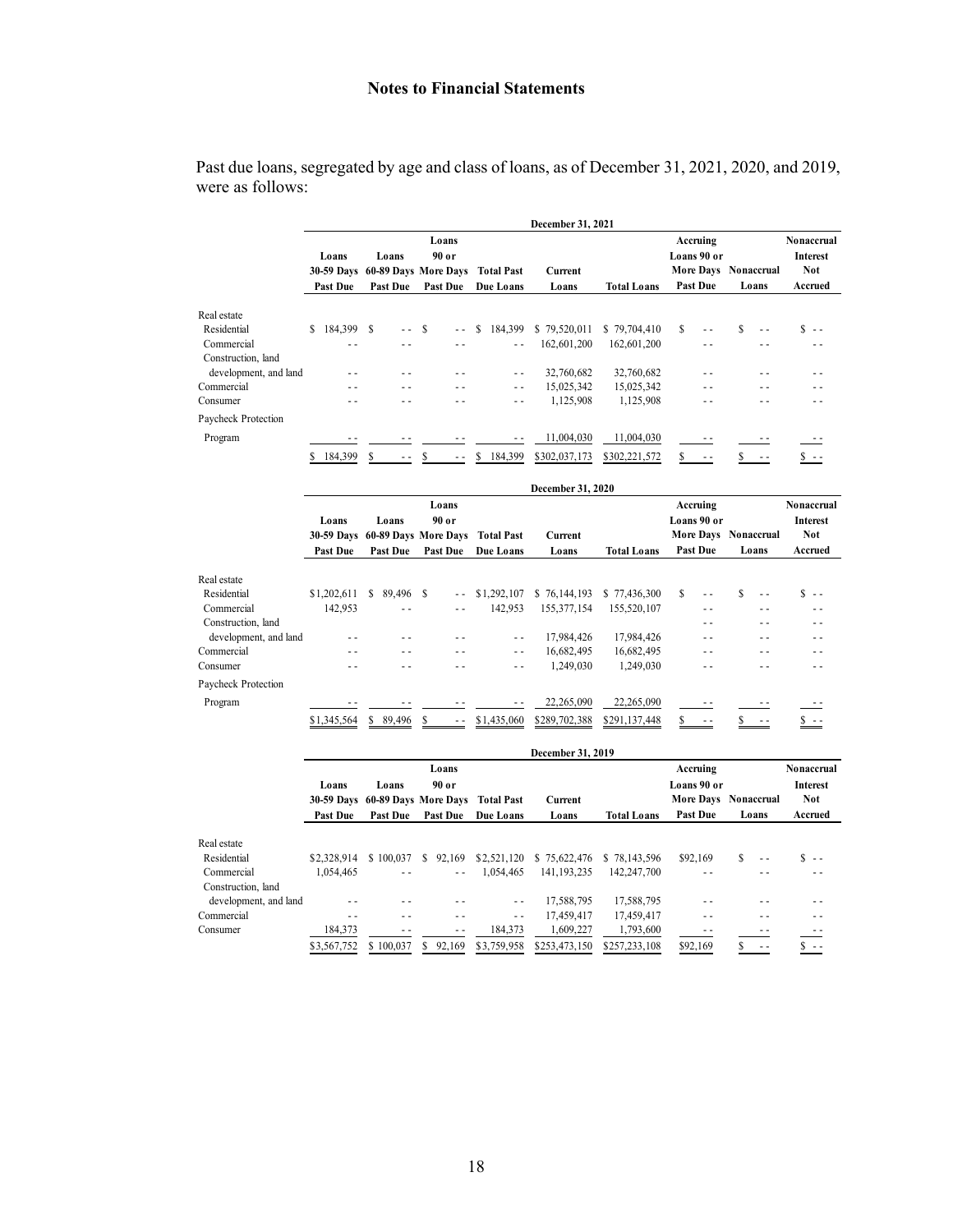|                       |                  |                                   |                 | December 31, 2021                                    |                |                 |                 |  |
|-----------------------|------------------|-----------------------------------|-----------------|------------------------------------------------------|----------------|-----------------|-----------------|--|
|                       | Unpaid           | <b>Recorded</b>                   | <b>Recorded</b> |                                                      |                |                 |                 |  |
|                       |                  | Contractual Investment Investment |                 | Total                                                |                | Average         |                 |  |
|                       | Principal        | with No                           | with            | <b>Recorded</b>                                      | Related        | <b>Recorded</b> | <b>Interest</b> |  |
|                       | <b>Balance</b>   | <b>Allowance</b>                  |                 | Allowance Investment Allowance Investment Recognized |                |                 |                 |  |
|                       |                  |                                   |                 |                                                      |                |                 |                 |  |
| Real estate           |                  |                                   |                 |                                                      |                |                 |                 |  |
| Residential           | S<br>127,484     | S<br>127,484                      | \$              | S<br>127,484                                         | S              | 130,310<br>S    | \$<br>4,278     |  |
| Commercial            | $ -$             |                                   |                 |                                                      |                | $ -$            |                 |  |
| Construction, land    |                  |                                   |                 |                                                      |                |                 |                 |  |
| development, and land |                  |                                   |                 |                                                      |                |                 |                 |  |
| Commercial            |                  |                                   |                 |                                                      |                |                 |                 |  |
| Consumer              |                  |                                   |                 |                                                      |                |                 |                 |  |
| Paycheck Protection   |                  |                                   |                 |                                                      |                |                 |                 |  |
| Program               | - -              |                                   |                 |                                                      |                |                 |                 |  |
|                       |                  |                                   |                 |                                                      |                |                 |                 |  |
|                       | 127,484<br>\$    | 127,484                           | \$              | \$<br>127,484                                        | \$             | \$<br>130,310   | \$<br>4,278     |  |
|                       |                  |                                   |                 | December 31, 2020                                    |                |                 |                 |  |
|                       | Unpaid           | <b>Recorded</b>                   | <b>Recorded</b> |                                                      |                |                 |                 |  |
|                       |                  | Contractual Investment Investment |                 | <b>Total</b>                                         |                | Average         |                 |  |
|                       | Principal        | with No                           | with            | Recorded                                             | <b>Related</b> | <b>Recorded</b> | <b>Interest</b> |  |
|                       | <b>Balance</b>   | <b>Allowance</b>                  |                 | Allowance Investment Allowance Investment Recognized |                |                 |                 |  |
| Real estate           |                  |                                   |                 |                                                      |                |                 |                 |  |
| Residential           | 133,665          | \$<br>62,983                      |                 |                                                      |                |                 |                 |  |
|                       | S.               |                                   | 70,682<br>S.    | \$133,665                                            | \$25,819       | S.<br>138,665   | 4,362<br>S      |  |
| Commercial            | 1,046,419        | 1,046,419                         | $\overline{a}$  | 1,046,419                                            | $ -$           | 1,052,401       | 48,517          |  |
| Construction, land    |                  |                                   |                 |                                                      |                |                 |                 |  |
| development, and land |                  |                                   |                 |                                                      |                |                 |                 |  |
| Commercial            |                  |                                   |                 |                                                      |                |                 |                 |  |
| Consumer              |                  |                                   |                 |                                                      |                |                 |                 |  |
| Paycheck Protection   |                  |                                   |                 |                                                      |                |                 |                 |  |
| Program               |                  |                                   |                 |                                                      |                |                 |                 |  |
|                       | \$1,180,084      | \$1,109,402                       | 70,682<br>\$    | \$1,180,084                                          | \$25,819       | \$1,191,066     | 52,879<br>S.    |  |
|                       |                  |                                   |                 | December 31, 2019                                    |                |                 |                 |  |
|                       | Unpaid           | Recorded                          | <b>Recorded</b> |                                                      |                |                 |                 |  |
|                       |                  | Contractual Investment Investment |                 | Total                                                |                | Average         |                 |  |
|                       | Principal        | with No                           | with            | Recorded                                             | <b>Related</b> | <b>Recorded</b> | <b>Interest</b> |  |
|                       | <b>Balance</b>   | <b>Allowance</b>                  |                 | Allowance Investment Allowance Investment Recognized |                |                 |                 |  |
|                       |                  |                                   |                 |                                                      |                |                 |                 |  |
| Real estate           |                  |                                   |                 |                                                      |                |                 |                 |  |
| Residential           | 137,107 \$<br>S. |                                   |                 | 64,506 \$ 72,601 \$ 137,107 \$ 29,261                |                | \$139,925       | 4,570           |  |
| Commercial            |                  |                                   |                 |                                                      |                |                 |                 |  |
| Construction, land    |                  |                                   |                 |                                                      |                |                 |                 |  |
| development, and land | - -              |                                   |                 |                                                      |                |                 |                 |  |
| Commercial            | - -              |                                   | - -             | $ -$                                                 | - -            | - -             | $ -$            |  |
| Consumer              | 3,177            | $ -$                              | 3,177           | 3,177                                                | 3,177          | 5,553           | 470             |  |
|                       | 140,284<br>\$    | 64,506<br>S                       | 75,778<br>\$    | 140,284<br>\$                                        | \$ 32,438      | 145,478<br>\$   | 5,040<br>S      |  |

Impaired loans as of December 31, 2021, 2020, and 2019, were as follows:

The Bank was not committed to advance any funds in connection with impaired loans at December 31, 2021, 2020, or 2019.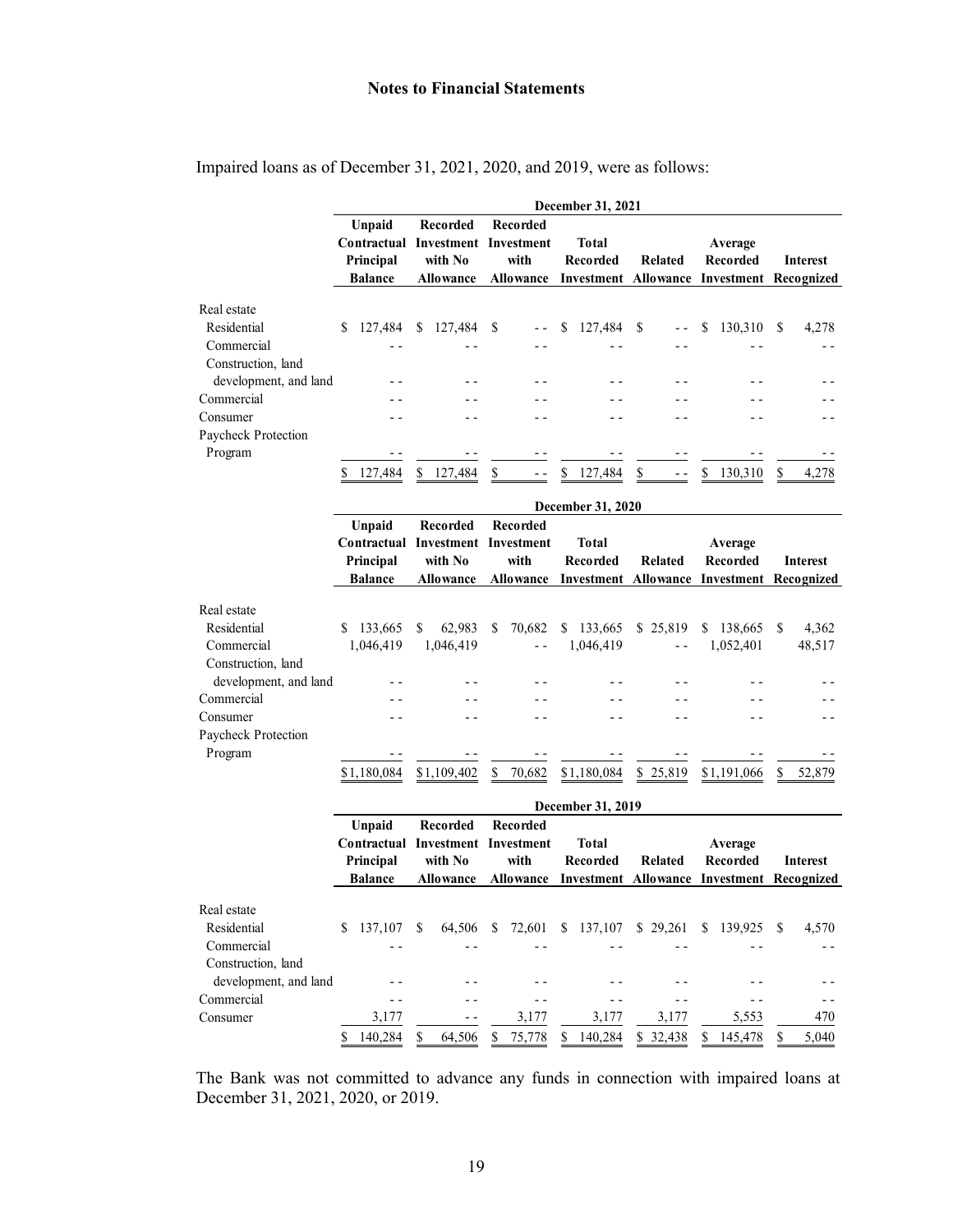## **Credit Quality Indicators**

As part of the ongoing monitoring of the credit quality of the Bank's loan portfolio, management tracks certain credit quality indicators including trends related to the risk grade of loans, the level of classified loans, net charge-offs, nonperforming loans, and the general economic conditions in the Bank's market.

The Bank utilizes a risk grading matrix to assign a risk grade to each of its loans. A description of the general characteristics of loans characterized as watch list or classified is as follows:

## **Pass/Watch**

Loans graded as Pass/Watch are secured by generally acceptable assets which reflect aboveaverage risk. The loans warrant closer scrutiny by management than is routine, due to circumstances affecting the borrower, the borrower's industry, or the overall economic environment. Borrowers may reflect weaknesses such as inconsistent or weak earnings, break even or moderately deficit cash flow, thin liquidity, minimal capacity to increase leverage, or volatile market fundamentals or other industry risks. Such loans are typically secured by acceptable collateral, at or near appropriate margins, with realizable liquidation values.

## **Special Mention**

A special mention loan has potential weaknesses that deserve management's close attention. If left uncorrected, these potential weaknesses may result in deterioration of the repayment prospects for the asset or in the Bank's credit position at some future date. Special mention loans are not adversely classified and do not expose the Bank to sufficient risk to warrant adverse classification.

Borrowers may exhibit poor liquidity and leverage positions resulting from generally negative cash flow or negative trends in earnings. Access to alternative financing may be limited to finance companies for business borrowers and may be unavailable for commercial real estate borrowers.

## **Substandard**

A substandard loan is inadequately protected by the current sound worth and paying capacity of the obligor or of the collateral pledged, if any. Substandard loans have a well-defined weakness, or weaknesses, that jeopardize the liquidation of the debt. They are characterized by the distinct possibility that the Bank will sustain some loss if the deficiencies are not corrected.

Borrowers may exhibit recent or unexpected unprofitable operations, an inadequate debt service coverage ratio, or marginal liquidity and capitalization. These loans require more intense supervision by Bank management.

## **Doubtful**

A doubtful loan has all the weaknesses inherent as a substandard loan with the added characteristic that the weaknesses make collection or liquidation in full, on the basis of currently existing facts, conditions, and values, highly questionable and improbable.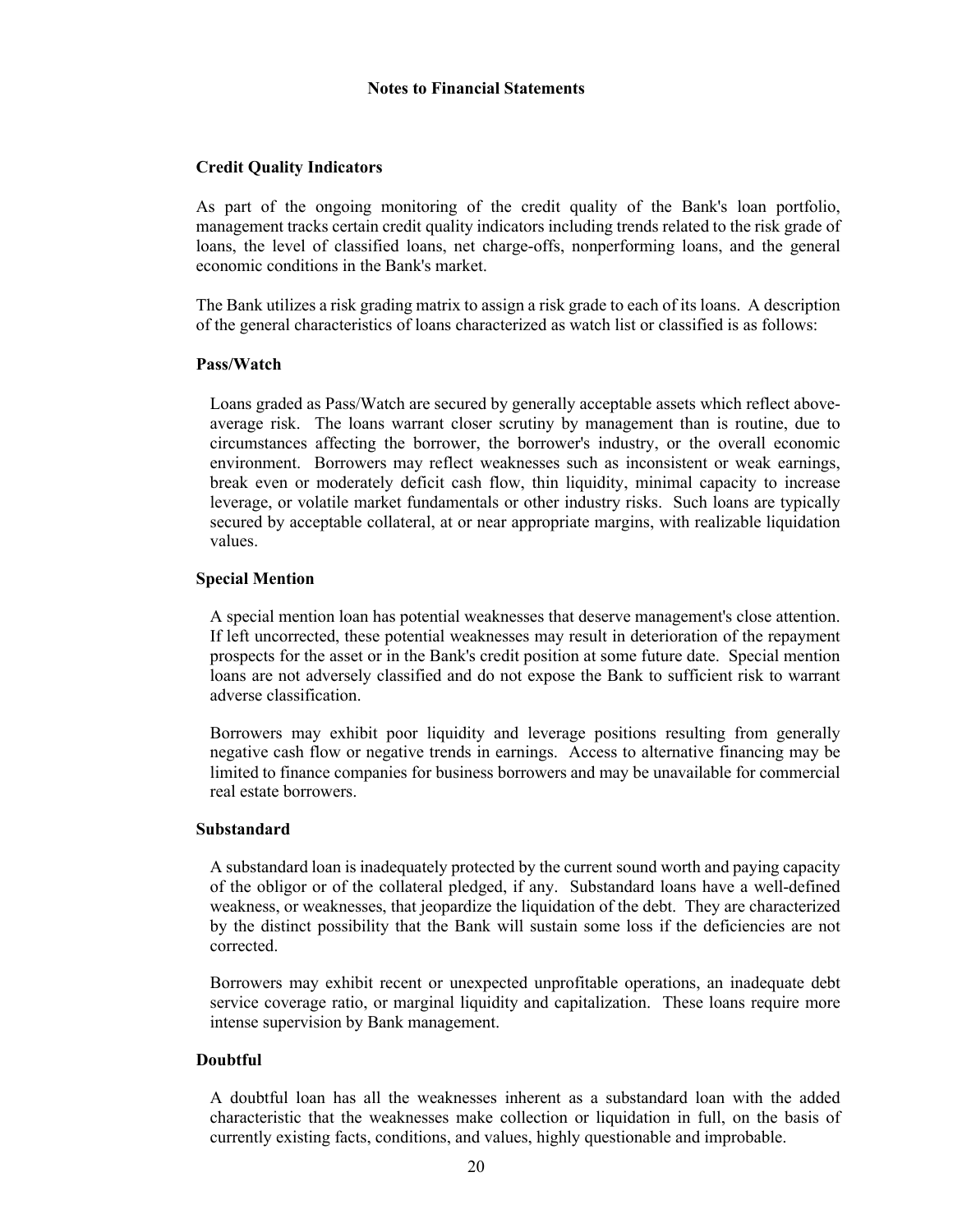The following tables present the December 31, 2021, 2020, and 2019, balances of loans by risk grade.

|                             |              |                | December 31, 2021           |                                  |               |
|-----------------------------|--------------|----------------|-----------------------------|----------------------------------|---------------|
|                             | Pass/        | <b>Special</b> |                             |                                  |               |
|                             | Watch        | <b>Mention</b> | <b>Substandard Doubtful</b> |                                  | Total         |
| Real estate                 |              |                |                             |                                  |               |
| Residential                 | \$80,242     | \$             | 722,894<br>\$               | $\boldsymbol{\mathsf{S}}$<br>- - | 803,136<br>\$ |
| Commercial                  |              |                |                             |                                  |               |
| Construction, land          |              |                |                             |                                  |               |
| development, and land       |              |                |                             |                                  |               |
| Commercial                  |              |                |                             |                                  |               |
| Consumer                    |              |                |                             |                                  |               |
| Paycheck Protection Program |              |                |                             | - -                              |               |
|                             | 80,242<br>\$ | \$             | \$<br>722,894               | \$                               | 803,136<br>\$ |
|                             |              |                | <b>December 31, 2020</b>    |                                  |               |
|                             | Pass/        | <b>Special</b> |                             |                                  |               |
|                             | Watch        | <b>Mention</b> | <b>Substandard Doubtful</b> |                                  | <b>Total</b>  |
|                             |              |                |                             |                                  |               |
| Real estate                 |              |                |                             |                                  |               |
| Residential                 | \$181,429    | \$             | \$<br>830,221               | \$                               | \$1,011,650   |
| Commercial                  |              |                | 1,189,371                   |                                  | 1,189,371     |
| Construction, land          |              |                |                             |                                  |               |
| development, and land       |              |                |                             |                                  |               |
| Commercial                  |              |                |                             |                                  |               |
| Consumer                    |              |                |                             |                                  |               |
| Paycheck Protection Program |              |                |                             |                                  |               |
|                             | \$181,429    | \$             | \$2,019,592                 | \$                               | \$2,201,021   |
|                             |              |                | <b>December 31, 2019</b>    |                                  |               |
|                             | Pass/        | <b>Special</b> |                             |                                  |               |
|                             | Watch        | <b>Mention</b> | <b>Substandard Doubtful</b> |                                  | Total         |
|                             |              |                |                             |                                  |               |
| Real estate                 |              |                |                             |                                  |               |
| Residential                 | \$512,327    | $\mathcal{S}$  | 425,061<br>\$               | \$                               | \$<br>937,388 |
| Commercial                  |              |                | 147,576                     |                                  | 147,576       |
| Construction, land          |              |                |                             |                                  |               |
| development, and land       |              |                |                             |                                  |               |
| Commercial                  |              |                |                             |                                  |               |
| Consumer                    |              | 184,373        | 809                         |                                  | 185,182       |
|                             | \$512,327    | \$184,373      | 573,446<br>$\mathbb{S}^-$   | \$<br>- -                        | \$1,270,146   |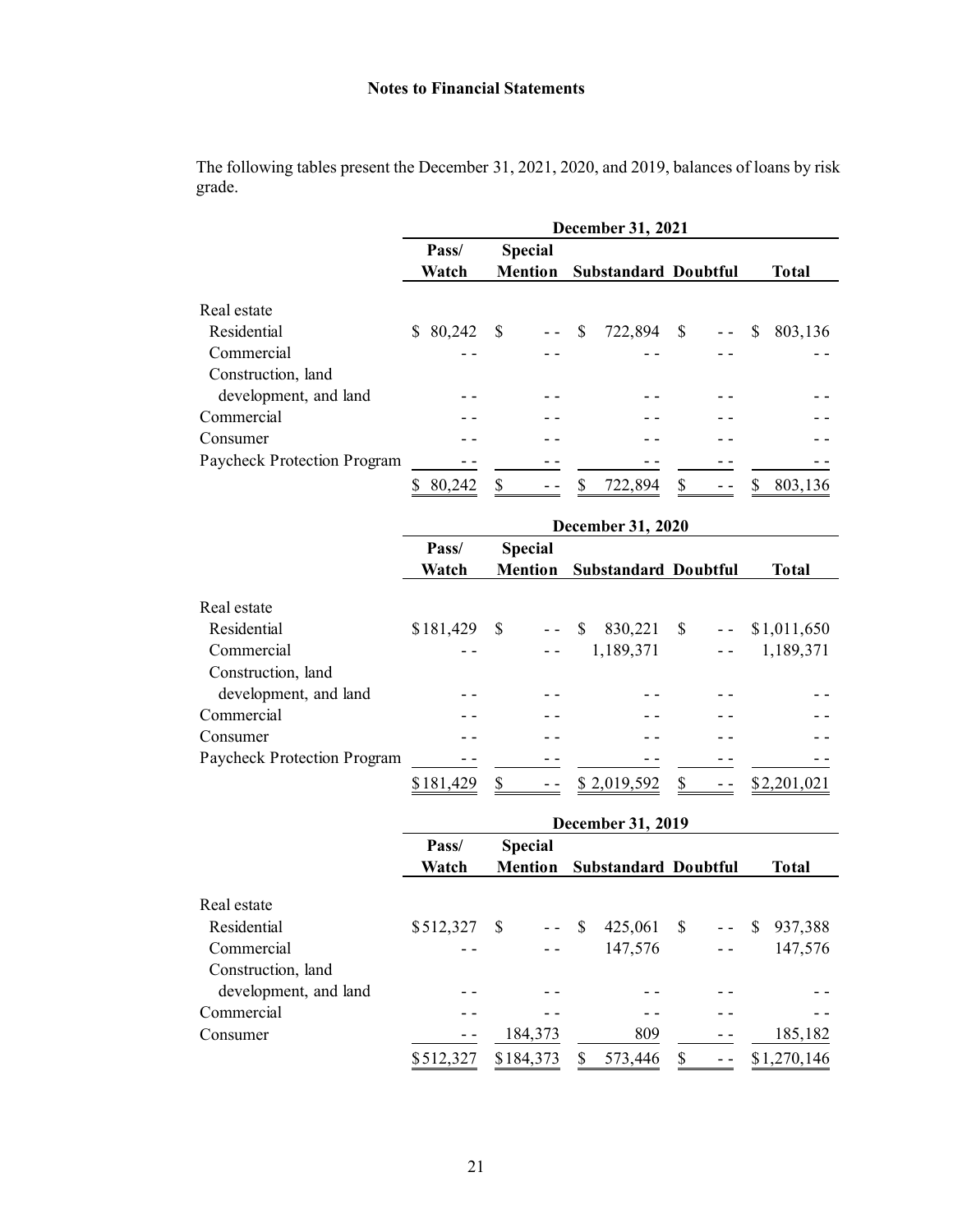Impaired loans also include certain loans that have been modified in troubled debt restructurings (TDRs) where economic concessions have been granted to borrowers who have experienced or are expected to experience financial difficulties. These concessions typically result from the Bank's loss mitigation activities and could include reductions in the interest rate, payment extensions, forgiveness of principal, forbearance, or other actions. Certain TDRs are classified as nonperforming at the time of restructure and may only be returned to performing status after considering the borrower's sustained repayment performance for a reasonable period, generally six months.

|                             |                        | Pre-modification              |         |   | December 31, 2021<br><b>Recorded Investment</b> |    |  |   |         |  |  |
|-----------------------------|------------------------|-------------------------------|---------|---|-------------------------------------------------|----|--|---|---------|--|--|
|                             | Number of<br>Contracts | <b>Recorded</b><br>Investment |         |   | <b>Performing Nonperforming</b>                 |    |  |   | Total   |  |  |
| Real estate                 |                        |                               |         |   |                                                 |    |  |   |         |  |  |
| Residential                 | 2                      | S                             | 149,023 | S | 127,484                                         | \$ |  | S | 127,484 |  |  |
| Commercial                  |                        |                               |         |   |                                                 |    |  |   |         |  |  |
| Construction, land          |                        |                               |         |   |                                                 |    |  |   |         |  |  |
| development, and land       |                        |                               |         |   |                                                 |    |  |   |         |  |  |
| Commercial                  |                        |                               |         |   |                                                 |    |  |   |         |  |  |
| Consumer                    |                        |                               |         |   |                                                 |    |  |   |         |  |  |
| Paycheck Protection Program |                        |                               |         |   |                                                 |    |  |   |         |  |  |
|                             |                        |                               | 149,023 |   | 127.484                                         |    |  |   | 127.484 |  |  |

The status of TDRs as of December 31, 2021, 2020, and 2019, follows:

|                             | Pre-modification<br>Number of<br><b>Recorded</b> |              |                                 | December 31, 2020<br><b>Recorded Investment</b> |  |              |
|-----------------------------|--------------------------------------------------|--------------|---------------------------------|-------------------------------------------------|--|--------------|
|                             | Contracts                                        | Investment   | <b>Performing Nonperforming</b> |                                                 |  | Total        |
| Real estate                 |                                                  |              |                                 |                                                 |  |              |
| Residential                 | 2                                                | 149,023<br>S | S<br>133,665                    | S                                               |  | S<br>133,665 |
| Commercial                  |                                                  | 1,054,417    | 1,046,419                       |                                                 |  | 1,046,419    |
| Construction, land          |                                                  |              |                                 |                                                 |  |              |
| development, and land       |                                                  |              |                                 |                                                 |  |              |
| Commercial                  |                                                  |              |                                 |                                                 |  |              |
| Consumer                    |                                                  |              |                                 |                                                 |  |              |
| Paycheck Protection Program |                                                  |              |                                 |                                                 |  |              |
|                             | 3                                                | \$1,203,440  | \$1,180,084                     | \$                                              |  | \$1,180,084  |

|                       | Number of | <b>Pre-modification</b><br><b>Recorded</b> |       |   | December 31, 2019<br><b>Recorded Investment</b> |               |   |         |
|-----------------------|-----------|--------------------------------------------|-------|---|-------------------------------------------------|---------------|---|---------|
|                       | Contracts | Investment                                 |       |   | <b>Performing Nonperforming</b>                 |               |   | Total   |
| Real estate           |           |                                            |       |   |                                                 |               |   |         |
| Residential           | 2         | 149,023<br>S                               |       | S | 137,107                                         | <sup>\$</sup> | S | 137,107 |
| Commercial            |           |                                            |       |   |                                                 |               |   |         |
| Construction, land    |           |                                            |       |   |                                                 |               |   |         |
| development, and land |           |                                            |       |   |                                                 |               |   |         |
| Commercial            |           |                                            |       |   |                                                 |               |   |         |
| Consumer              |           |                                            | 3,177 |   | 3,177                                           |               |   | 3,177   |
|                       | 3         | 152.200                                    |       | S | 140,284                                         | \$            |   | 140.284 |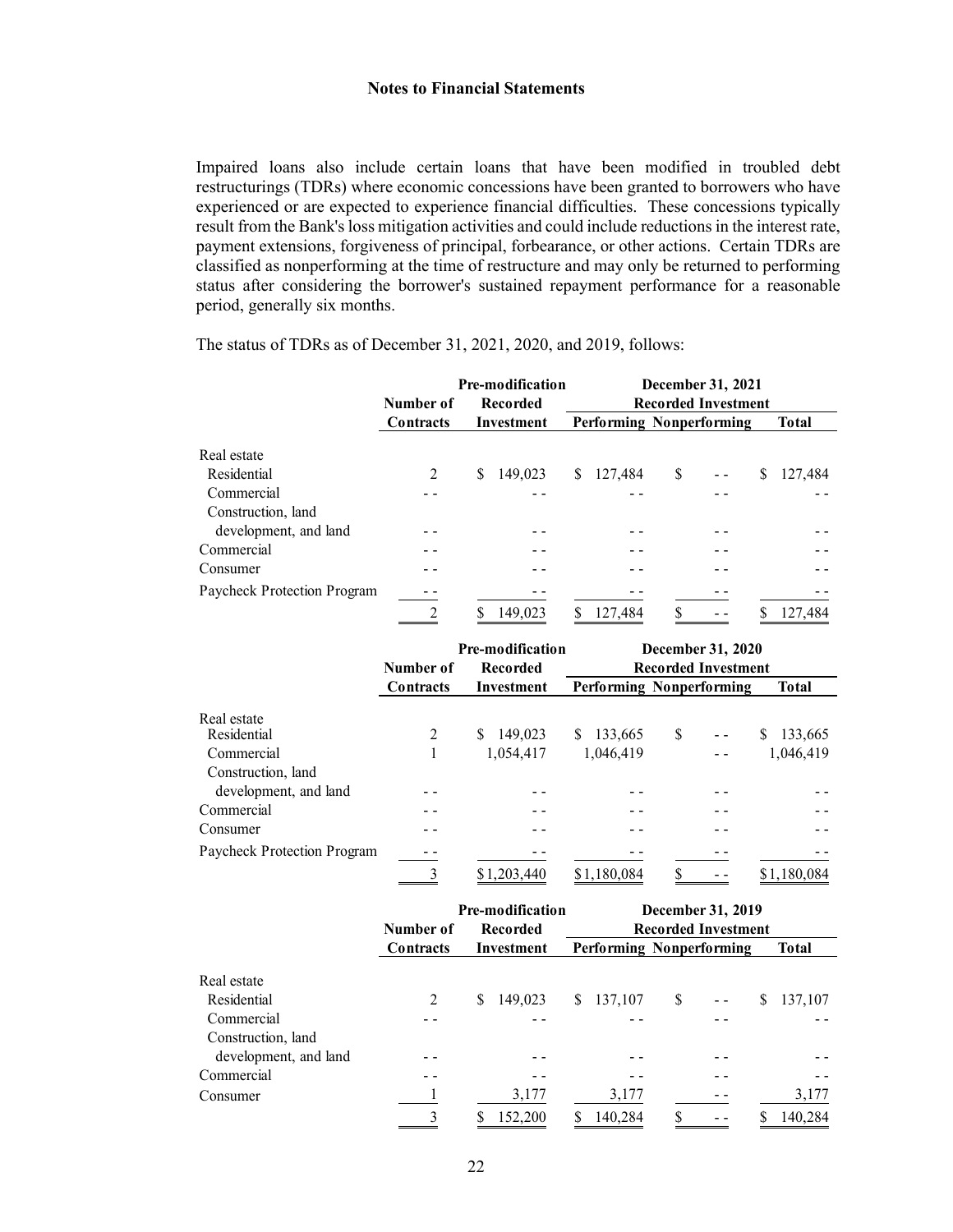The Bank modified one commercial real estate loan considered a TDR during the year ended December 31, 2020. The Bank did not modify any loans considered TDRs during the years ended December 31, 2021 or 2019. There were no loans secured by 1-4 family residential properties in the process of foreclosure at December 31, 2021, 2020, or 2019.

The Bank lends to customers located primarily in the Delmarva region. Although the loan portfolio is diversified, its performance will be influenced by the economy of the region.

## **Note 6. Credit Commitments**

The following credit commitments are outstanding as of December 31:

|                                                  | 2021         | 2020         | 2019         |
|--------------------------------------------------|--------------|--------------|--------------|
| Mortgage and other loan commitments \$15,914,600 |              | \$19,605,000 | \$13,320,000 |
| Construction loans                               | 15,329,376   | 10,400,185   | 5,416,930    |
| Lines of credit                                  | 24,182,083   | 25,829,617   | 18,695,226   |
|                                                  | \$55,426,059 | \$55,834,802 | \$37,432,156 |
| Standby letters of credit                        | 2,911,611    | 820,944      | 613,950      |

Loan commitments and lines of credit are agreements to lend to a customer as long as there is no violation of any condition to the contract. Loan commitments generally have fixed interest at current market rates, fixed expiration dates, and may require payment of a fee. Construction loan commitments represent funding the Bank will provide to borrowers as the related project progresses. The construction loans generally have fixed rates. Lines of credit generally have variable interest rates. Such lines do not represent future cash requirements because it is unlikely that all customers will draw upon their lines in full at any time. Letters of credit are commitments issued to guarantee the performance of a customer to a third party.

Loan commitments, lines of credit, and letters of credit are made on the same terms, including collateral, as outstanding loans. The Bank's exposure to credit loss in the event of nonperformance by the borrower is represented by the contract amount of the commitment. Management is not aware of any accounting loss the Bank will incur by funding these commitments.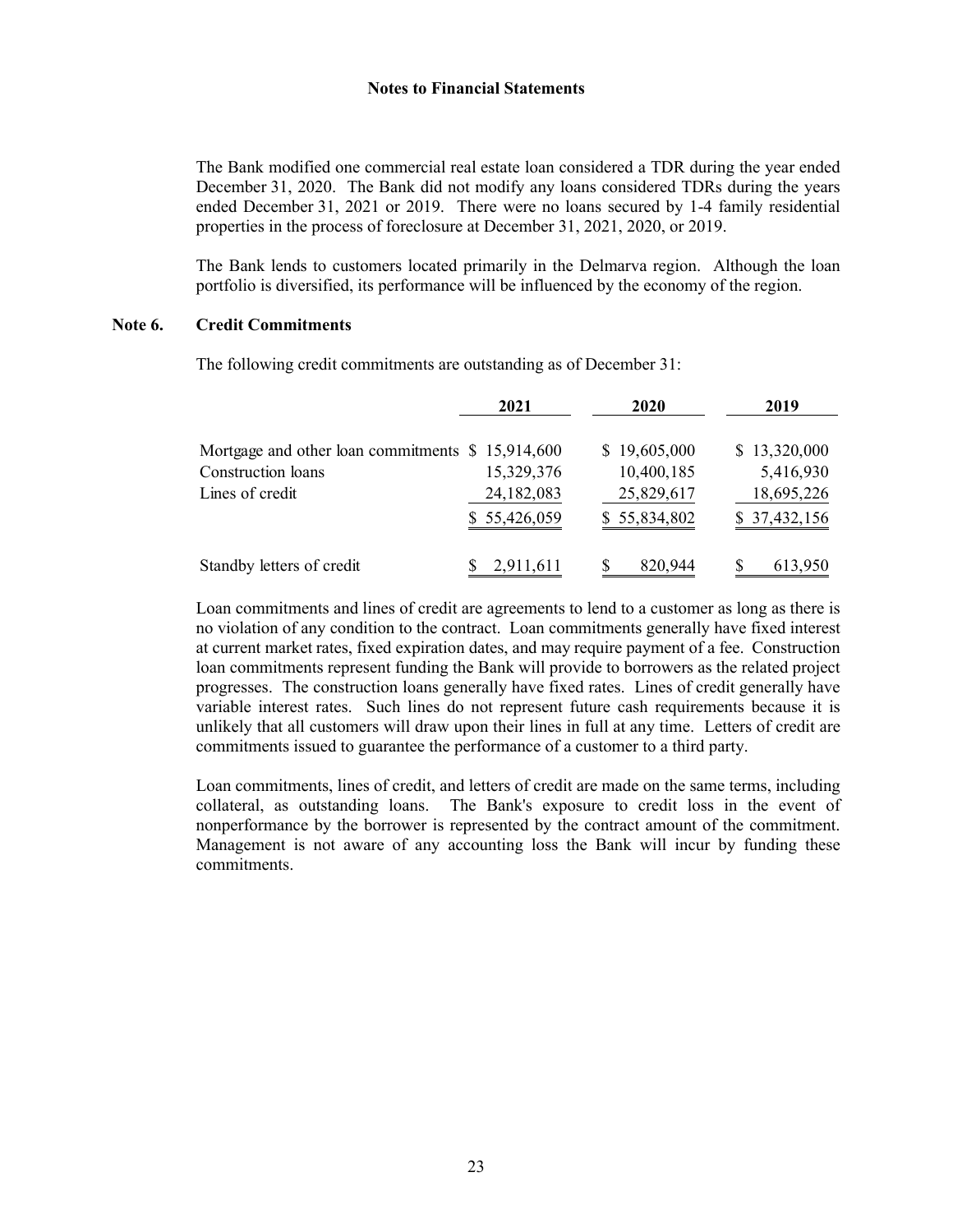## **Note 7. Premises and Equipment**

A summary of premises and equipment and the related depreciation is as follows:

|                            | <b>Estimated</b><br><b>Useful Lives</b> | 2021            | 2020            | 2019         |
|----------------------------|-----------------------------------------|-----------------|-----------------|--------------|
| Land                       |                                         | 4,256,240<br>S. | \$3,904,240     | \$3,745,773  |
| Buildings and improvements | $5 - 40$ years                          | 6,239,056       | 5,429,876       | 5,415,380    |
| Furniture and equipment    | $3 - 20$ years                          | 2,077,325       | 1,958,041       | 1,913,517    |
|                            |                                         | 12,572,621      | 11,292,157      | 11,074,670   |
| Accumulated depreciation   |                                         | 3,983,982       | 3,671,085       | 3,362,890    |
| Net premises and equipment |                                         | 8,588,639       | 7,621,072<br>S. | \$7,711,780  |
| Depreciation expense       |                                         | 312,897         | 308,195         | S<br>336,644 |

## **Note 8. Interest-Bearing Deposits**

Major classifications of interest-bearing deposits are as follows:

|                               | 2021          | 2020          | 2019          |
|-------------------------------|---------------|---------------|---------------|
| Money market                  | \$196,946,879 | \$136,414,588 | \$86,634,315  |
| Savings and interest checking | 108, 131, 721 | 83,421,169    | 68,803,905    |
| Certificates of deposit,      |               |               |               |
| \$250,000 or more             | 18,610,061    | 15,216,364    | 12,535,521    |
| Other time deposits           | 45,321,961    | 46,798,239    | 43,404,801    |
|                               | \$369,010,622 | \$281,850,360 | \$211,378,542 |

Maturities of time deposits are as follows:

|                                  | 2021         | 2020         | 2019         |
|----------------------------------|--------------|--------------|--------------|
| Within one year                  | \$45,533,978 | \$36,801,105 | \$37,838,182 |
| One year to within two years     | 7,160,727    | 13,647,143   | 6,882,223    |
| Two years to within three years  | 3,701,996    | 3,186,537    | 5,810,018    |
| Three years to within four years | 4,809,105    | 3,871,138    | 1,850,429    |
| Four years to within five years  | 2,722,731    | 4,508,680    | 3,559,470    |
| Greater than five years          | 3,485        |              |              |
| Total                            | 63,932,022   | 62,014,603   | \$55,940,322 |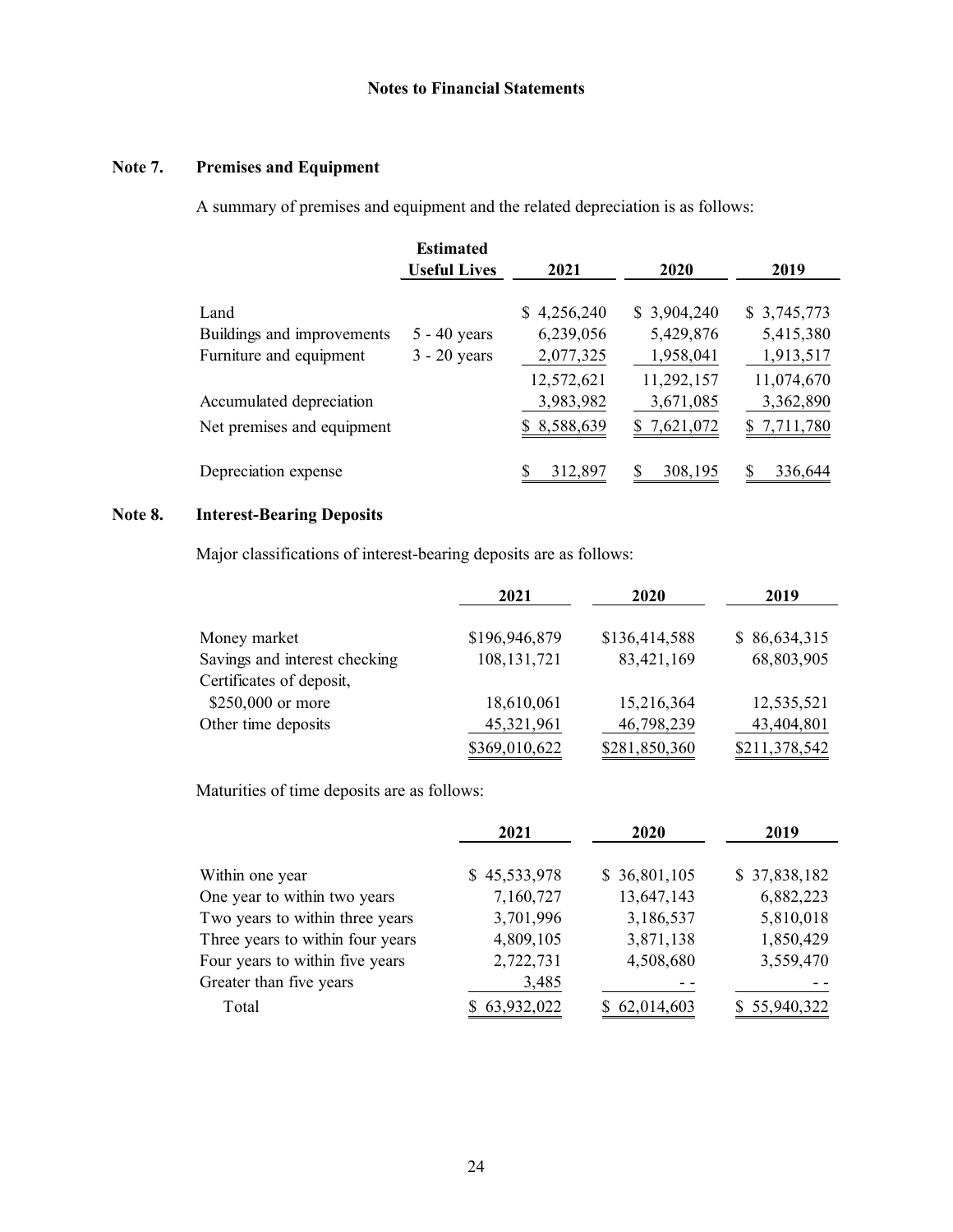## **Note 9. Available Lines of Credit**

The Bank has available lines of credit of \$19,500,000 in overnight federal funds and \$8,000,000 in secured federal funds facilities from other banks. The Bank also has access to certificate of deposit funding through a financial network. The funding is limited to 15% of the Bank's assets, or approximately \$93,834,750 as of December 31, 2021.

As of December 31, 2021, the Bank has pledged investment securities to the Federal Reserve Bank of Richmond to provide a borrowing capacity totaling approximately \$4,665,047 under its discount window program.

There were no outstanding advances under any of these facilities at December 31, 2021.

### **Note 10. Related-Party Transactions**

In the normal course of banking business, loans are made to executive officers and directors of the Bank. The terms of these transactions are substantially the same as the terms provided to other borrowers entering into similar loan transactions. In the opinion of management, these loans are consistent with sound banking practices, are within regulatory lending limitations, and do not involve more than normal credit risk.

A summary of these loans is as follows:

|                              | 2021 |            | 2020 |               | 2019 |            |  |
|------------------------------|------|------------|------|---------------|------|------------|--|
|                              |      |            |      |               |      |            |  |
| Balance at beginning of year |      | 3,034,258  |      | 3,858,767     |      | 3,860,359  |  |
| New loans                    |      | 893,413    |      | 775,000       |      | 655,199    |  |
| Principal payments           |      | (326, 219) |      | (1, 599, 509) |      | (656, 791) |  |
| Balance at end of year       |      | 3,601,452  |      | 3,034,258     |      | 3,858,767  |  |

Deposits from executive officers and directors and their related interests were \$15,998,204 as of December 31, 2021, \$10,815,153 as of December 31, 2020, and \$9,497,934 as of December 31, 2019.

During the years ended December 31, 2021 and 2019, a director's law firm provided professional services to the Bank. The Bank paid \$553 and \$360 for these services, respectively. The Bank did not make any payments to the director's law firm during the year ended December 31, 2020.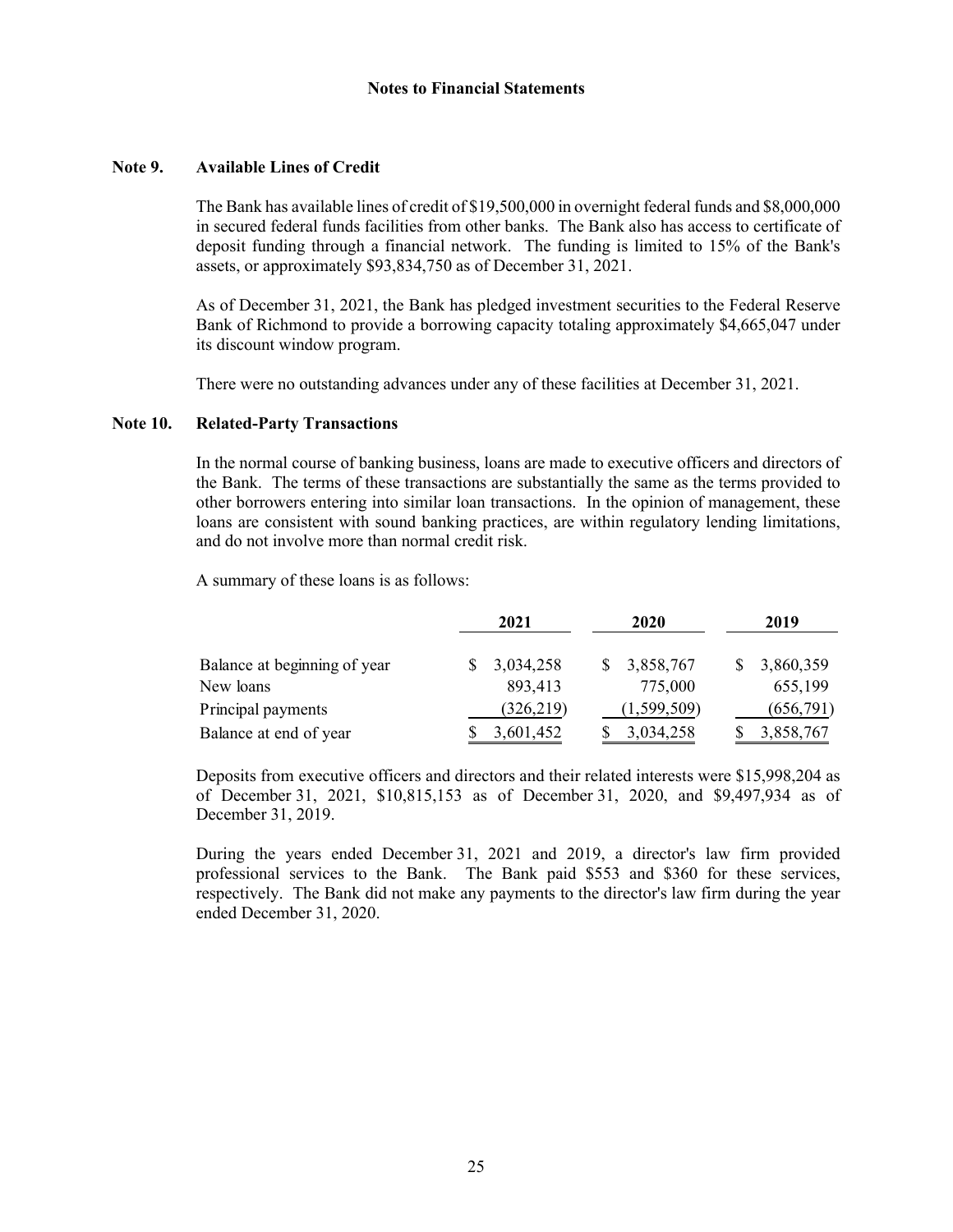#### **Note 11. Other Operating Expenses**

Other operating expenses consist of the following:

|                                    | 2021            | 2020            | 2019            |
|------------------------------------|-----------------|-----------------|-----------------|
| FDIC insurance                     | \$<br>233,076   | \$<br>145,691   | \$<br>63,651    |
| Professional fees                  | 210,972         | 185,603         | 105,369         |
| Director fees                      | 189,000         | 150,040         | 151,580         |
| Communications                     | 187,236         | 187,131         | 185,573         |
| Charitable contributions           | 111,562         | 69,961          | 98,519          |
| <b>Supplies</b>                    | 91,453          | 93,413          | 102,761         |
| Software amortization and licenses | 81,524          | 61,906          | 62,382          |
| Insurance                          | 75,718          | 87,993          | 64,370          |
| Postage and freight                | 67,607          | 63,057          | 60,461          |
| Dues and subscriptions             | 56,067          | 71,127          | 54,498          |
| Correspondent bank fees            | 43,986          | 45,839          | 46,561          |
| Advertising                        | 41,221          | 38,282          | 66,695          |
| Education                          | 29,051          | 19,164          | 68,255          |
| Armored car and courier            | 25,055          | 27,909          | 39,469          |
| Loan processing fees               | 17,498          | 21,570          | 21,169          |
| Other                              | 117,828         | 99,372          | 102,480         |
|                                    | \$<br>1,578,854 | \$<br>1,368,058 | \$<br>1,293,793 |

#### **Note 12. Retirement Plans**

The Bank has a nonqualified retirement plan for a retired executive. The plan specified an annual salary deferral of \$70,099 through retirement, plus interest of 6% annually on the balance deferred. The expense related to the plan was \$32,396, \$35,692, and \$38,138 for the years ended December 31, 2021, 2020, and 2019, respectively.

The Bank has a 401(k) plan, which covers essentially all employees. The Bank matches participant contributions up to 6% of eligible compensation, plus an additional 1% of eligible compensation for contributing participants. The contributions to the Plan were \$171,907, \$192,392, and \$148,720 for the years ended December 31, 2021, 2020, and 2019, respectively.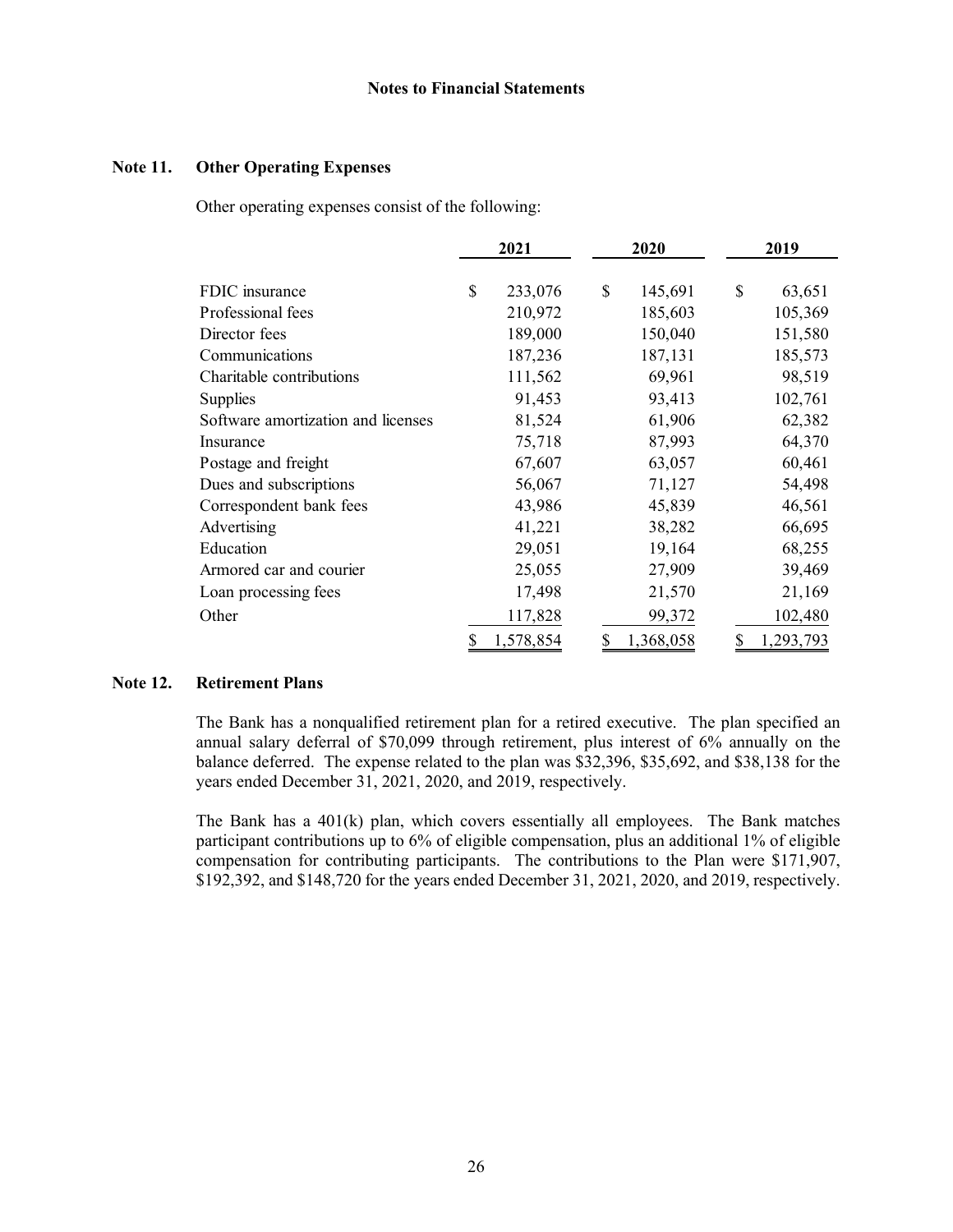## **Note 13. Income Taxes**

The components of income tax expense are as follows:

|              | 2021      | 2020      | 2019      |
|--------------|-----------|-----------|-----------|
| Current      |           |           |           |
| Federal      | 1,542,220 | 1,430,207 | 1,392,714 |
| <b>State</b> | 545,631   | 551,545   | 514,720   |
|              | 2,087,851 | 1,981,752 | 1,907,434 |
| Deferred     | 37,052    | (98, 018) | 3,550     |
|              | 2,124,903 | 1,883,734 | 1,910,984 |

The components of the deferred tax expense (benefits) are as follows:

|                                 | 2021         |   | 2020       |   | 2019      |
|---------------------------------|--------------|---|------------|---|-----------|
| Provision for loan losses       | \$<br>34,590 | S | (108, 593) | S | (5,160)   |
| Other-than-temporary impairment |              |   |            |   |           |
| of restricted stock             |              |   |            |   | 8,741     |
| Deferred casualty gain          |              |   | (10, 268)  |   |           |
| Depreciation                    | (11, 464)    |   | (11, 440)  |   | (12, 399) |
| Nonaccrual interest             |              |   |            |   | 23        |
| Nonqualified retirement plans   | 13,925       |   | 13,017     |   | 12,345    |
| Other                           |              |   | 19,266     |   |           |
|                                 | 37,051       |   | (98, 018)  |   | 3,550     |

The components of the net deferred tax asset are as follows:

|                                     | 2021          | 2020          | 2019          |
|-------------------------------------|---------------|---------------|---------------|
| Deferred tax assets                 |               |               |               |
| Allowance for loan losses           | \$<br>359,053 | \$<br>393,642 | \$<br>285,049 |
| Dorchester Street building donation |               |               | 19,752        |
| Unrealized loss on investment       |               |               |               |
| securities available for sale       | 157,745       | 1,086         |               |
| Nonqualified retirement plans       | 146,296       | 160,222       | 173,239       |
|                                     | 663,094       | 554,950       | 478,040       |
| Deferred tax liabilities            |               |               |               |
| Deferred casualty gain              |               |               | 10,268        |
| Depreciation                        | 65,207        | 76,670        | 88,110        |
| Maryland carry back                 |               |               | 486           |
| Unrealized gain on investment       |               |               |               |
| securities available for sale       |               |               | 134,951       |
|                                     | 65,207        | 76,670        | 233,815       |
| Net deferred tax asset              | 597,887       | 478,280       | 244,225       |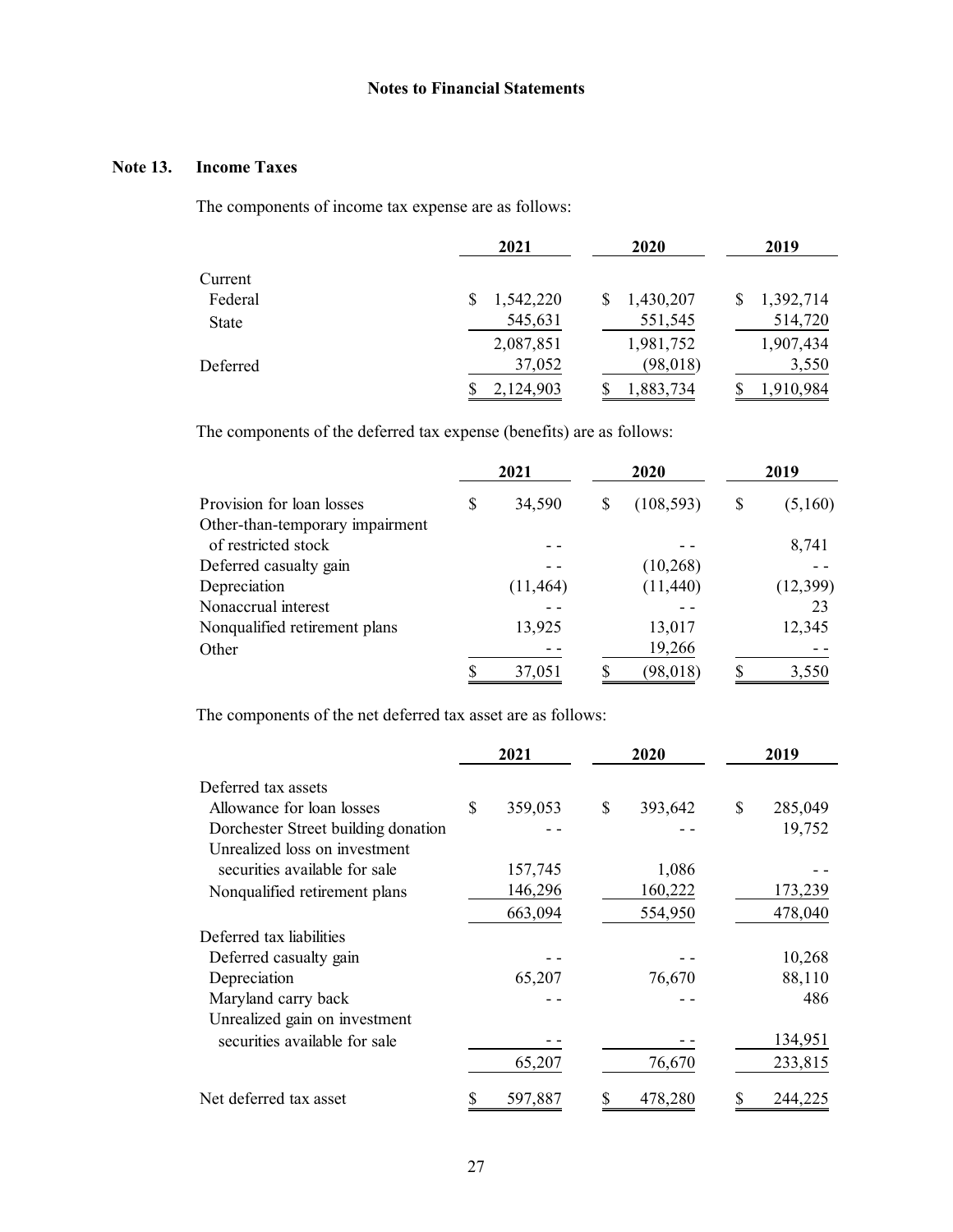|                          | 2021    | 2020      | 2019      |
|--------------------------|---------|-----------|-----------|
| Tax at statutory federal |         |           |           |
| income tax rate          | 21.0%   | 21.0%     | 21.0%     |
| Tax effect of            |         |           |           |
| Tax-exempt income        | (0.9)%  | $(0.6)\%$ | $(0.5)\%$ |
| State income tax, net of |         |           |           |
| federal benefit          | $5.4\%$ | 5.8%      | $5.5\%$   |
| Income tax expense       | 25.5%   | 26.2%     | 26.0%     |

A reconciliation of the provision for income taxes from the statutory federal income tax rate to the effective income tax rates follows:

The Bank does not have material uncertain tax positions and did not recognize any adjustments for unrecognized tax benefits. The Bank remains subject to examination for income tax returns for the years ending after December 31, 2017.

#### **Note 14. Capital Standards**

The Bank is subject to various regulatory capital requirements administered by the federal banking agencies. Failure to meet minimum capital requirements can initiate certain mandatory, and possible additional, discretionary actions by the regulators that, if undertaken, could have a direct material effect on the Bank's financial statements. Under capital adequacy guidelines and the regulatory framework for prompt corrective action, the Bank must meet specific capital guidelines that involve quantitative measures of the Bank's assets, liabilities, and certain off-balance sheet items as calculated under regulatory accounting practices. The Bank's capital amounts and classifications are also subject to qualitative judgments by the regulators about components, risk weightings, and other factors.

The Basel III Capital Rules became effective for the Bank on January 1, 2015 (subject to a phase-in period for certain provisions). Quantitative measures established by the Basel III Capital Rules to ensure capital adequacy require the maintenance of minimum amounts and ratios (set forth in the table below) of Common Equity Tier 1 capital, Tier 1 capital, and Total capital (as defined in the regulations) to risk-weighted assets (as defined), and of Tier 1 capital to adjusted quarterly average assets (as defined).

In connection with the adoption of the Basel III Capital Rules, the Bank elected to opt-out of the requirement to include accumulated other comprehensive income in Common Equity Tier 1 capital. Common Equity Tier 1 capital for the Bank is reduced by goodwill and other intangible assets, if any, net of associated deferred tax liabilities and subject to transition provisions.

Under the revised prompt corrective action requirements, as of January 1, 2015, insured depository institutions are required to meet the following in order to qualify as "well capitalized:" (1) a Common Equity Tier 1 risk-based capital ratio of 6.5%; (2) a Tier 1 risk-based capital ratio of 8%; (3) a total risk-based capital ratio of 10%; and (4) a Tier 1 leverage ratio of 5%.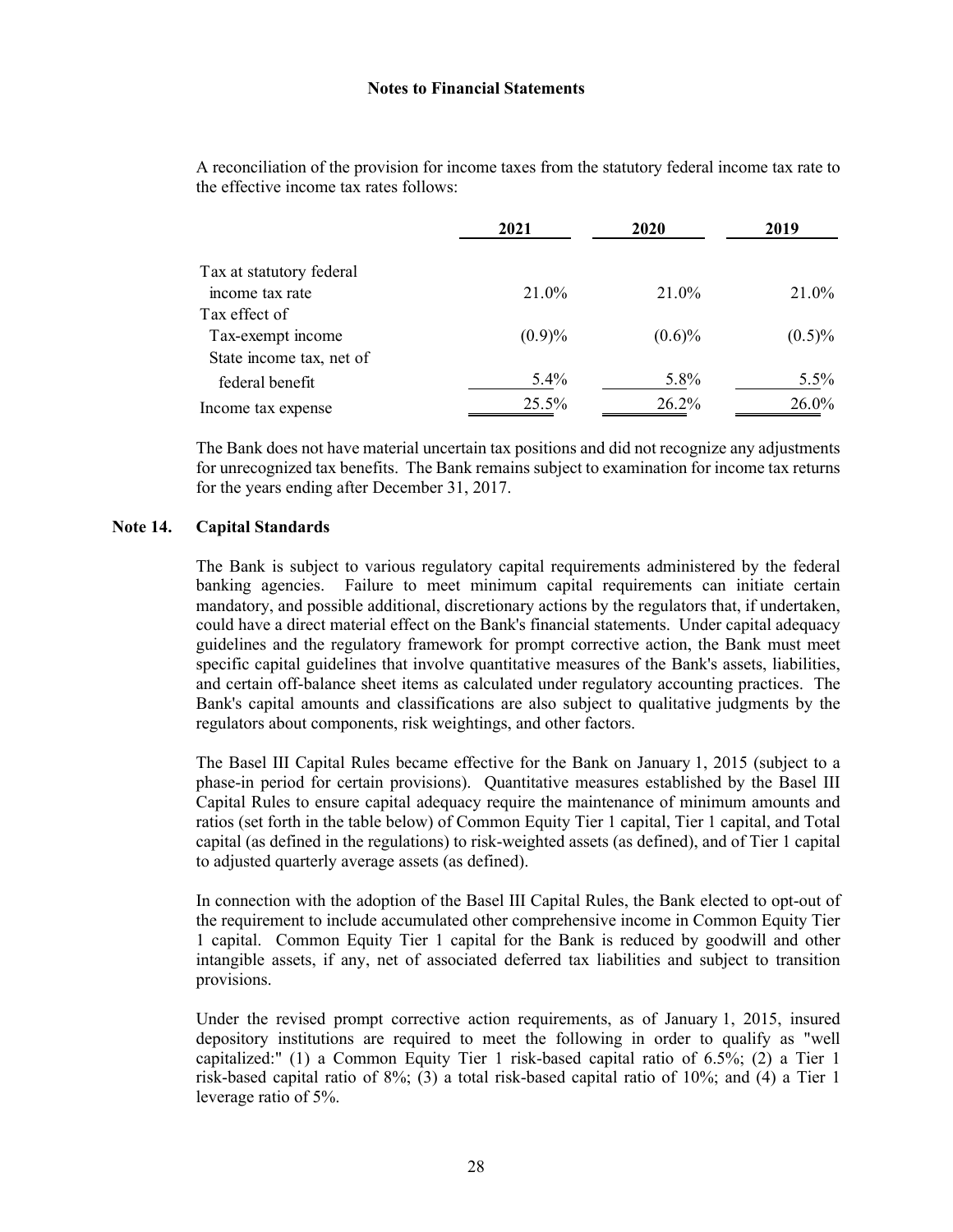The implementation of the capital conservation buffer began on January 1, 2016, at the 0.625% level and was phased in over a four-year period (increasing by that amount on each subsequent January 1, until it reached 2.5% on January 1, 2019). The Basel III Capital Rules also provide for a "countercyclical capital buffer" that is applicable to only certain covered institutions and does not have any current applicability to the Bank.

The aforementioned capital conservation buffer is designed to absorb losses during periods of economic stress. Banking institutions with a ratio of Common Equity Tier 1 capital to risk-weighted assets above the minimum but below the conservation buffer (or below the combined capital conservation buffer and countercyclical capital buffer, when the latter is applied) will face constraints on dividends, equity repurchases, and compensation based on the amount of the shortfall.

The following table presents actual and required capital ratios as of December 31, 2021, 2020, and 2019, for the Bank under the Basel III Capital Rules. The minimum required capital amounts presented include the minimum required capital levels as of December 31, 2021, 2020, and 2019, based on the phase-in provisions of the Basel III Capital Rules. Capital levels required to be considered well capitalized are based upon prompt corrective action regulations, as amended to reflect the changes under the Basel III Capital Rules.

As of December 31, 2021, the most recent notification from the FDIC has categorized the Bank as well capitalized under the regulatory framework for prompt corrective action. To be categorized as well capitalized the Bank must maintain ratios as set forth in the table. There have been no conditions or events since that notification that management believes have changed the Bank's category.

The FDIC, through formal or informal agreement, has the authority to require an institution to maintain higher capital ratios than those provided by statute, to be categorized as well capitalized under the regulatory framework for prompt corrective action.

|                                                        | <b>December 31, 2021</b> |        |                         |          |                   |          |  |
|--------------------------------------------------------|--------------------------|--------|-------------------------|----------|-------------------|----------|--|
|                                                        | <b>Minimum</b>           |        |                         |          | <b>To Be Well</b> |          |  |
|                                                        | Actual                   |        | <b>Capital Adequacy</b> |          | Capitalized       |          |  |
|                                                        | Amount                   | Ratio  | Amount                  | Ratio    | Amount            | Ratio    |  |
|                                                        | <i>(in thousands)</i>    |        |                         |          |                   |          |  |
| Tier 1 leverage ratio                                  | \$49,169                 | 7.72%  | \$25,472                | $4.00\%$ | \$31,840          | $5.00\%$ |  |
| Tier 1 capital (to risk-weighted assets)               | \$49,169                 | 15.25% | \$27,404                | 8.50%    | \$25,792          | $8.00\%$ |  |
| Common equity tier 1 capital ratio (to                 |                          |        |                         |          |                   |          |  |
| risk-weighted assets)                                  | \$49,169                 | 15.25% | \$22,568                | 7.00%    | \$20,956          | $6.50\%$ |  |
| Total capital ratio (to risk-weighted assets) \$51,583 |                          | 16.00% | \$33,852                | 10.50%   | \$32,240          | 10.00%   |  |
|                                                        |                          |        |                         |          |                   |          |  |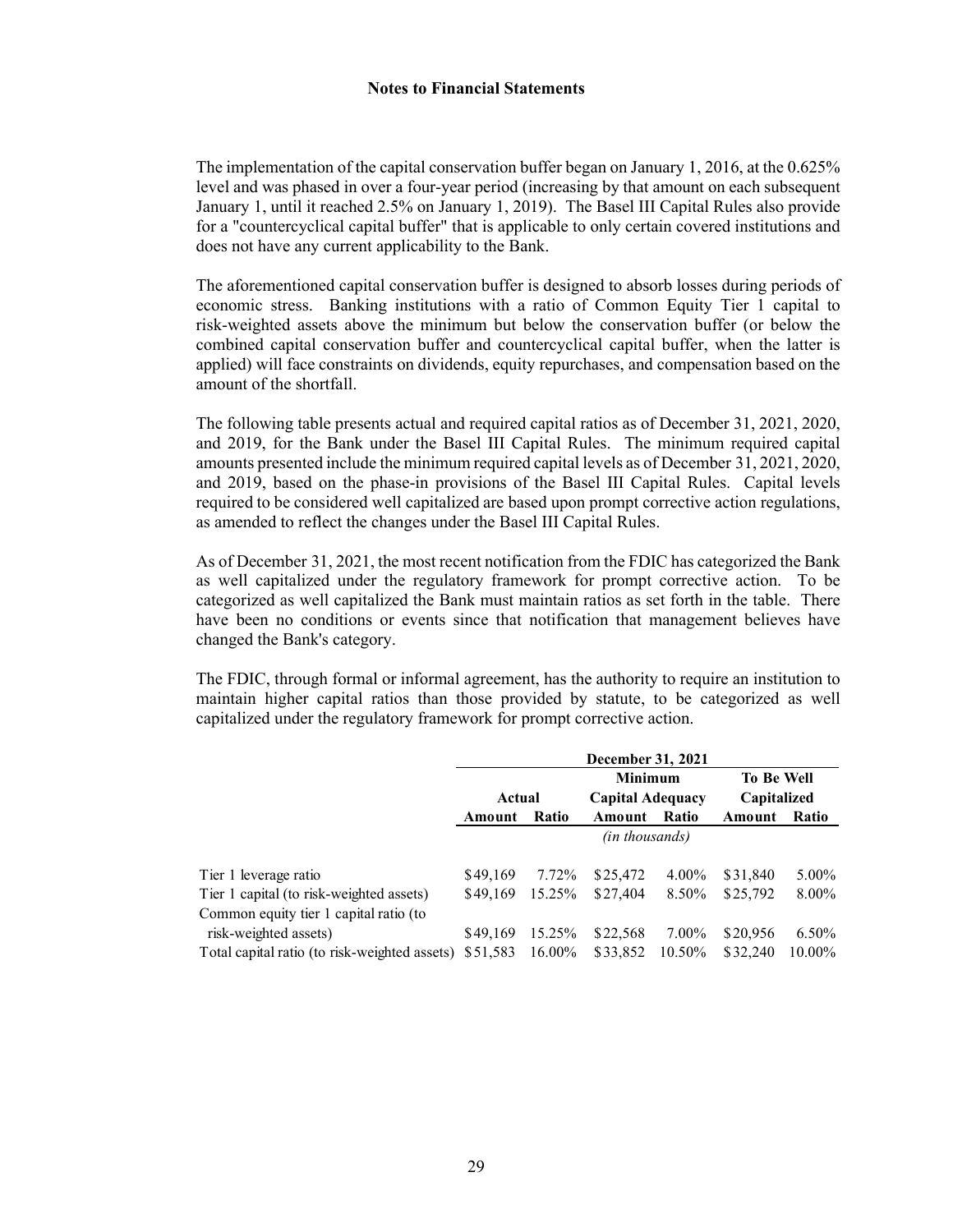|                                               | December 31, 2020     |        |                         |                   |             |           |  |
|-----------------------------------------------|-----------------------|--------|-------------------------|-------------------|-------------|-----------|--|
|                                               | <b>Minimum</b>        |        |                         | <b>To Be Well</b> |             |           |  |
|                                               | Actual                |        | <b>Capital Adequacy</b> |                   | Capitalized |           |  |
|                                               | Amount                | Ratio  | Amount                  | Ratio             | Amount      | Ratio     |  |
|                                               | <i>(in thousands)</i> |        |                         |                   |             |           |  |
| Tier 1 leverage ratio                         | \$43,720              | 8.86%  | \$19,731                | 4.00%             | \$24,663    | $5.00\%$  |  |
| Tier 1 capital (to risk-weighted assets)      | \$43,720              | 14.13% | \$26,298                | 8.50%             | \$24,751    | $8.00\%$  |  |
| Common equity tier 1 capital ratio (to        |                       |        |                         |                   |             |           |  |
| risk-weighted assets)                         | \$43,720              | 14.13% | \$21,658                | 7.00%             | \$20,111    | $6.50\%$  |  |
| Total capital ratio (to risk-weighted assets) | \$46,240              | 14.95% | \$32,486                | 10.50%            | \$30,939    | $10.00\%$ |  |

|                                                        | December 31, 2019     |        |                  |                   |             |           |
|--------------------------------------------------------|-----------------------|--------|------------------|-------------------|-------------|-----------|
|                                                        | <b>Minimum</b>        |        |                  | <b>To Be Well</b> |             |           |
|                                                        | Actual                |        | Capital Adequacy |                   | Capitalized |           |
|                                                        | Amount                | Ratio  | Amount           | Ratio             | Amount      | Ratio     |
|                                                        | <i>(in thousands)</i> |        |                  |                   |             |           |
| Tier 1 leverage ratio                                  | \$39,378              | 10.62% | \$14,828         | 4.00%             | \$18,535    | $5.00\%$  |
| Tier 1 capital (to risk-weighted assets)               | \$39,378              | 14.44% | \$23,180         | 8.50%             | \$21,816    | 8.00%     |
| Common equity tier 1 capital ratio (to                 |                       |        |                  |                   |             |           |
| risk-weighted assets)                                  | \$39,378              | 14.44% | \$19,089         | 7.00%             | \$17,726    | 6.50%     |
| Total capital ratio (to risk-weighted assets) \$41,450 |                       | 15.20% | \$28,634         | 10.50%            | \$27,270    | $10.00\%$ |

### **Note 15. Fair Value Measurements**

Generally accepted accounting principles define fair value, establish a framework for measuring fair value, expand disclosures about fair value, and establish a hierarchy for determining fair value measurement. The hierarchy includes three levels and is based upon the valuation techniques used to measure assets and liabilities. The three levels are as follows:

Level 1 – Inputs to the valuation method are quoted prices (unadjusted) for identical assets or liabilities in active markets;

Level 2 – Inputs to the valuation method include quoted prices for similar assets and liabilities in active markets, and inputs that are observable for the asset or liability, either directly or indirectly, for substantially the full term of the financial instrument; and

Level 3 – Inputs to the valuation method are unobservable and significant to the fair value measurement.